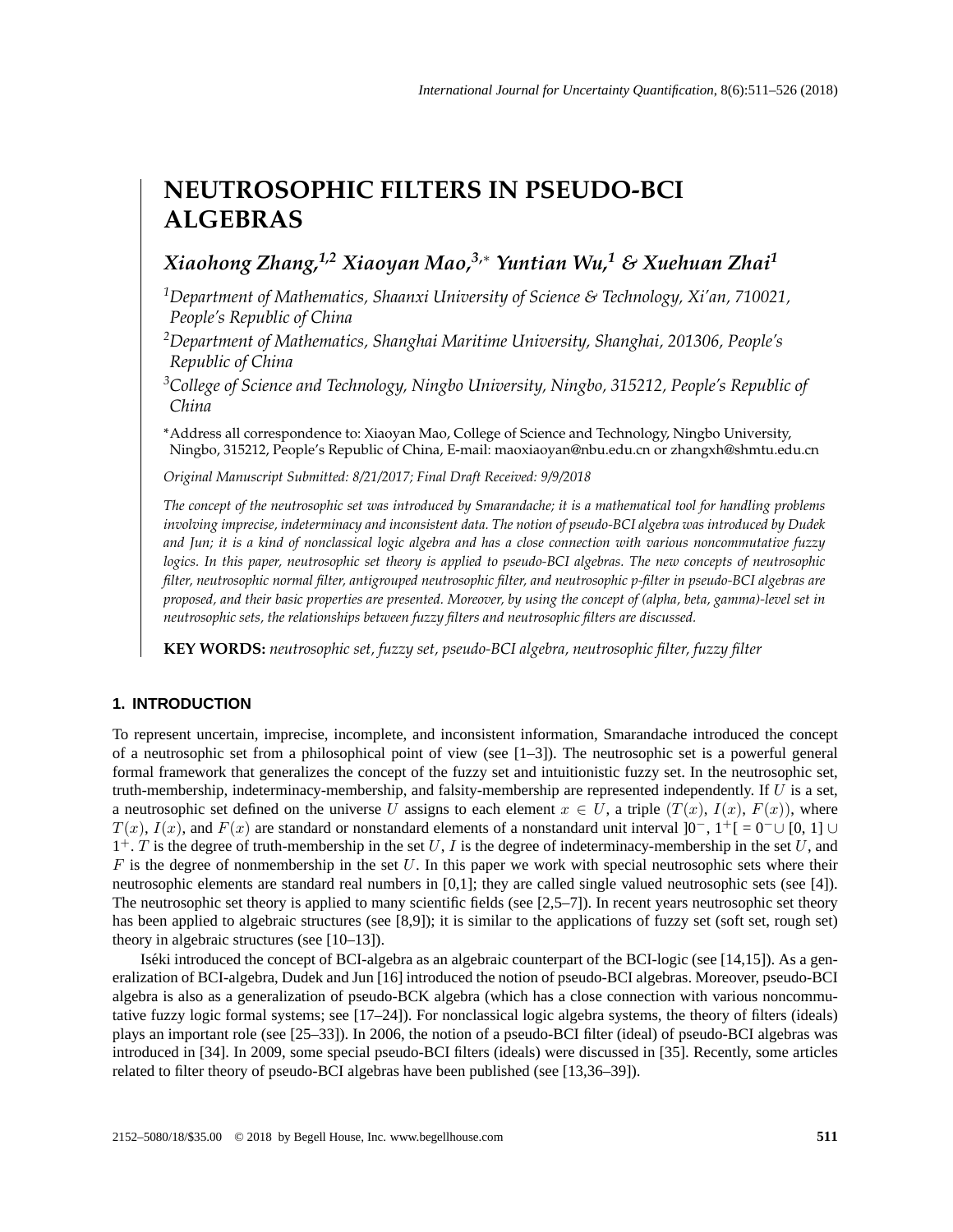In this paper, we study the applications of neutrosophic sets to pseudo-BCI algebras. We introduce the new concepts of neutrosophic filter, neutrosophic normal filter, antigrouped neutrosophic filter, and neutrosophic p-filter in pseudo-BCI algebras, and investigate their basic properties and present relationships between neutrosophic filters and fuzzy filters in [33]. It is worth noting that the notion of pseudo-BCI algebra in this paper is a dual of the original definition in [16], so the notion of filter is a dual of ideal. Moreover, the notion of filter of pseudo-BCI algebra is a simple name of the notion of pseudo-BCI filter (or pseudo-filter) in the original and other articles (see [34,35]).

#### **2. PRELIMINARIES**

At first, we recall some basic concepts and properties of neutrosophic sets and pseudo-BCI algebras.

**Definition 2.1** ( $[1-3]$ ). Let X be a space of points (objects), with a generic element in X denoted by x. A neutrosophic set A in X is characterized by a truth-membership function  $T_A(x)$ , an indeterminacy-membership function  $I_A(x)$ , and a falsity-membership function  $F_A(x)$ . The functions  $T_A(x)$ ,  $I_A(x)$ , and  $F_A(x)$  are real standard or nonstandard subsets of ]<sup>-</sup>0, 1<sup>+</sup>[. That is,  $T_A(x)$ :  $X \to$ ]<sup>-</sup>0, 1<sup>+</sup>[,  $I_A(x)$ :  $X \to$ ]<sup>-</sup>0, 1<sup>+</sup>[, and  $F_A(x)$ :  $X \to$ ]<sup>-</sup>0, 1<sup>+</sup>[. Thus, there is no restriction on the sum of  $T_A(x)$ ,  $I_A(x)$ , and  $F_A(x)$ , so  $\overline{\phantom{a}} 0 \leq \sup T_A(x) + \sup I_A(x) + \sup F_A(x) \leq 3^+$ .

**Definition 2.2** ([4]). Let X be a space of points (objects) with generic elements in X denoted by x. A simple valued neutrosophic set A in X is characterized by truth-membership function  $T_A(x)$ , indeterminacy-membership function  $I_A(x)$ , and falsity-membership function  $F_A(x)$ . Then, a simple valued neutrosophic set A can be denoted by

$$
A = \{ \langle x, T_A(x), I_A(x), F_A(x) \rangle | x \in X \},\
$$

where  $T_A(x)$ ,  $I_A(x)$ ,  $F_A(x) \in [0, 1]$  for each point x in X. Therefore, the sum of  $T_A(x)$ ,  $I_A(x)$ , and  $F_A(x)$  satisfies the condition  $0 \leq T_A(x) + I_A(x) + F_A(x) \leq 3$ .

**Definition 2.3** ([4]). The complement of a simple valued neutrosophic set A is denoted by  $A<sup>c</sup>$  and is defined as

$$
T_{A^c}(x) = F_A(x), I_{A^c}(x) = 1 - I_A(x), F_{A^c}(x) = T_A(x), \forall x \in X.
$$

Then

$$
A^c = \{ \langle x, F_A(x), 1 - I_A(x), T_A(x) \rangle | x \in X \}.
$$

**Definition 2.4** ([4]). A simple valued neutrosophic set A is contained in the other simple valued neutrosophic set B, denoted  $A \subseteq B$ , if and only if  $T_A(x) \leq T_B(x)$ ,  $I_A(x) \leq I_B(x)$ ,  $F_A(x) \geq F_B(x)$  for any x in X.

**Definition 2.5** ([4]). Two simple valued neutrosophic sets A and B are equal, written as  $A = B$ , if and only if  $A \subseteq B$ and  $B \subseteq A$ .

For convenience, "simple valued neutrosophic set" is abbreviated to "neutrosophic set" later.

**Definition 2.6** ([4]). The union of two neutrosophic sets A and B is a neutrosophic set C, written as  $C = A \cup B$ , whose truth-membership, indeterminacy-membership, and falsity-membership functions are related to those of A and  $B<sub>by</sub>$ 

$$
T_C(x) = \max(T_A(x), T_B(x)), \ I_C(x) = \max(I_A(x), I_B(x)), \ F_C(x) = \min(F_A(x), F_B(x)), \ \forall x \in X.
$$

**Definition 2.7** ([4]). The intersection of two neutrosophic sets A and B is a neutrosophic set C, written as  $C = A \cap B$ , whose truth-membership, indeterminacy-membership, and falsity-membership functions are related to those of A and B by

$$
T_C(x) = \min(T_A(x), T_B(x)), \ I_C(x) = \min(I_A(x), I_B(x)), \ F_C(x) = \max(F_A(x), F_B(x)), \ \forall x \in X.
$$

**Definition 2.8** ([5]). Let A be a neutrosophic set in X and  $\alpha$ ,  $\beta$ ,  $\gamma \in [0, 1]$  with  $0 \le \alpha + \beta + \gamma \le 3$  and  $(\alpha, \beta, \gamma)$ -level set of A denoted by  $A^{(\alpha,\beta,\gamma)}$  is defined as

$$
A^{(\alpha,\beta,\gamma)} = \{ x \in X | T_A(x) \ge \alpha, I_A(x) \ge \beta, F_A(x) \le \gamma \}.
$$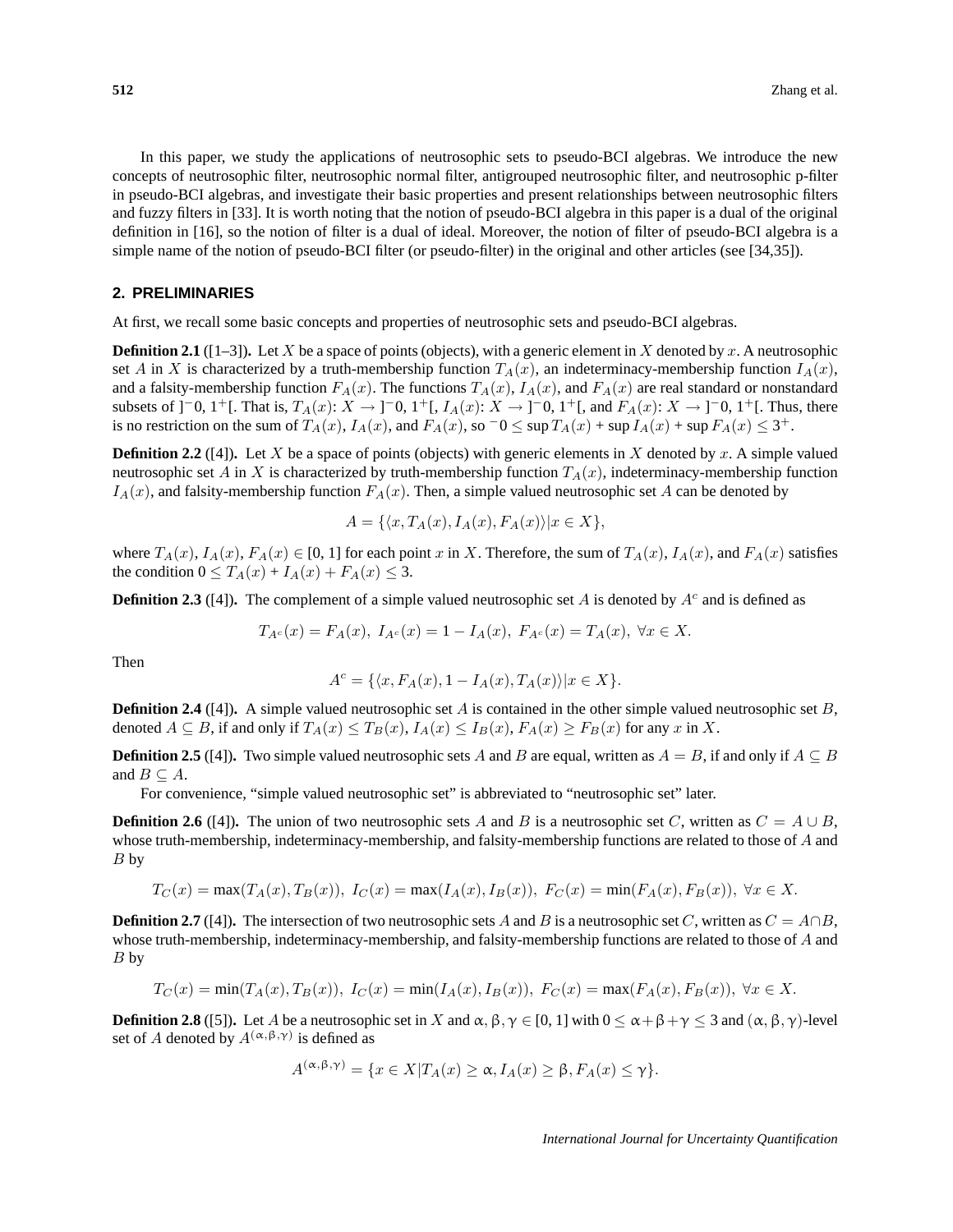**Definition 2.9** ([16]). A pseudo-BCI algebra is a structure  $(X; \leq, \rightarrow, \rightsquigarrow, 1)$ , where " $\leq$ " is a binary relation on X, "→" and " $\sim$ " are binary operations on X, and "1" is an element of X, verifying the axioms: For all x, y,  $z \in X$ ,

(1) 
$$
y \rightarrow z \le (z \rightarrow x) \rightsquigarrow (y \rightarrow x), y \rightsquigarrow z \le (z \rightsquigarrow x) \rightarrow (y \rightsquigarrow x);
$$
  
\n(2)  $x \le (x \rightarrow y) \rightsquigarrow y, x \le (x \rightsquigarrow y) \rightarrow y;$   
\n(3)  $x \le x;$   
\n(4)  $x \le y, y \le x \Rightarrow x = y;$   
\n(5)  $x \le y \Leftrightarrow x \rightarrow y = 1 \Leftrightarrow x \rightsquigarrow y = 1.$ 

If  $(X; \leq, \rightarrow, \rightsquigarrow, 1)$  is a pseudo-BCI algebra satisfying  $x \rightarrow y = x \rightsquigarrow y$  for all  $x, y \in X$ , then  $(X; \rightarrow, 1)$  is a BCI-algebra.

**Proposition 2.1** ([16,34,35]). Let  $(X; \leq, \rightarrow, \rightsquigarrow, 1)$  be a pseudo-BCI algebra, then X satisfies the following properties *(*∀x*,* y*,* z ∈ X*):*

(1) 
$$
1 \le x \Rightarrow x = 1
$$
;  
\n(2)  $x \le y \Rightarrow y \rightarrow z \le x \rightarrow z, y \rightsquigarrow z \le x \rightsquigarrow z$ ;  
\n(3)  $x \le y, y \le z \Rightarrow x \le z$ ;  
\n(4)  $x \rightsquigarrow (y \rightarrow z) = y \rightarrow (x \rightsquigarrow z)$ ;  
\n(5)  $x \le y \rightarrow z \Leftrightarrow y \le x \rightsquigarrow z$ ;  
\n(6)  $x \rightarrow y \le (z \rightarrow x) \rightarrow (z \rightarrow y), x \rightsquigarrow y \le (z \rightsquigarrow x) \rightsquigarrow (z \rightsquigarrow y)$ ;  
\n(7)  $x \le y \Rightarrow z \rightarrow x \le z \rightarrow y, z \rightsquigarrow x \le z \rightsquigarrow y$ ;  
\n(8)  $1 \rightarrow x = x, 1 \rightsquigarrow x = x$ ;  
\n(9)  $((y \rightarrow x) \rightsquigarrow x) \rightarrow x = y \rightarrow x, ((y \rightsquigarrow x) \rightarrow x) \rightsquigarrow x = y \rightsquigarrow x$ ;  
\n(10)  $x \rightarrow y \le (y \rightarrow x) \rightsquigarrow 1, x \rightsquigarrow y \le (y \rightsquigarrow x) \rightarrow 1$ ;  
\n(11)  $(x \rightarrow y) \rightarrow 1 = (x \rightarrow 1) \rightsquigarrow (y \rightsquigarrow 1), (x \rightsquigarrow y) \rightsquigarrow 1 = (x \rightsquigarrow 1) \rightarrow (y \rightarrow 1)$ ;  
\n(12)  $x \rightarrow 1 = x \rightsquigarrow 1$ .

**Definition 2.10** ([34]). A nonempty subset F of pseudo-BCI algebra X is called a pseudo-BCI filter (briefly, filter) of  $X$  if it satisfies

(F1)  $1 \in F$ ; (F2)  $x \in F$ ,  $x \to y \in F \Rightarrow y \in F$ ; (F3)  $x \in F$ ,  $x \rightsquigarrow y \in F \Rightarrow y \in F$ .

**Definition 2.11** ([36]). A pseudo-BCI algebra X is said to be antigrouped pseudo-BCI algebra if it satisfies the following identity:

(G1)  $\forall x, y, z \in X, (x \rightarrow y) \rightarrow (x \rightarrow z) = y \rightarrow z$ , (G2)  $\forall x, y, z \in X, (x \rightsquigarrow y) \rightsquigarrow (x \rightsquigarrow z) = y \rightsquigarrow z.$ 

**Proposition 2.2** ([36])**.** *A pseudo-BCI algebra* X *is an antigrouped pseudo-BCI algebra if and only if it satisfies*

$$
\forall x \in X, (x \to 1) \to 1 = x \text{ or } (x \leadsto 1) \leadsto 1 = x.
$$

**Definition 2.12** ([36]). A filter F of a pseudo-BCI algebra X is called an antigrouped filter of X if it satisfies

(GF)  $\forall x \in X, (x \to 1) \to 1 \in F$  or  $(x \leadsto 1) \leadsto 1 \in F \Rightarrow x \in F$ .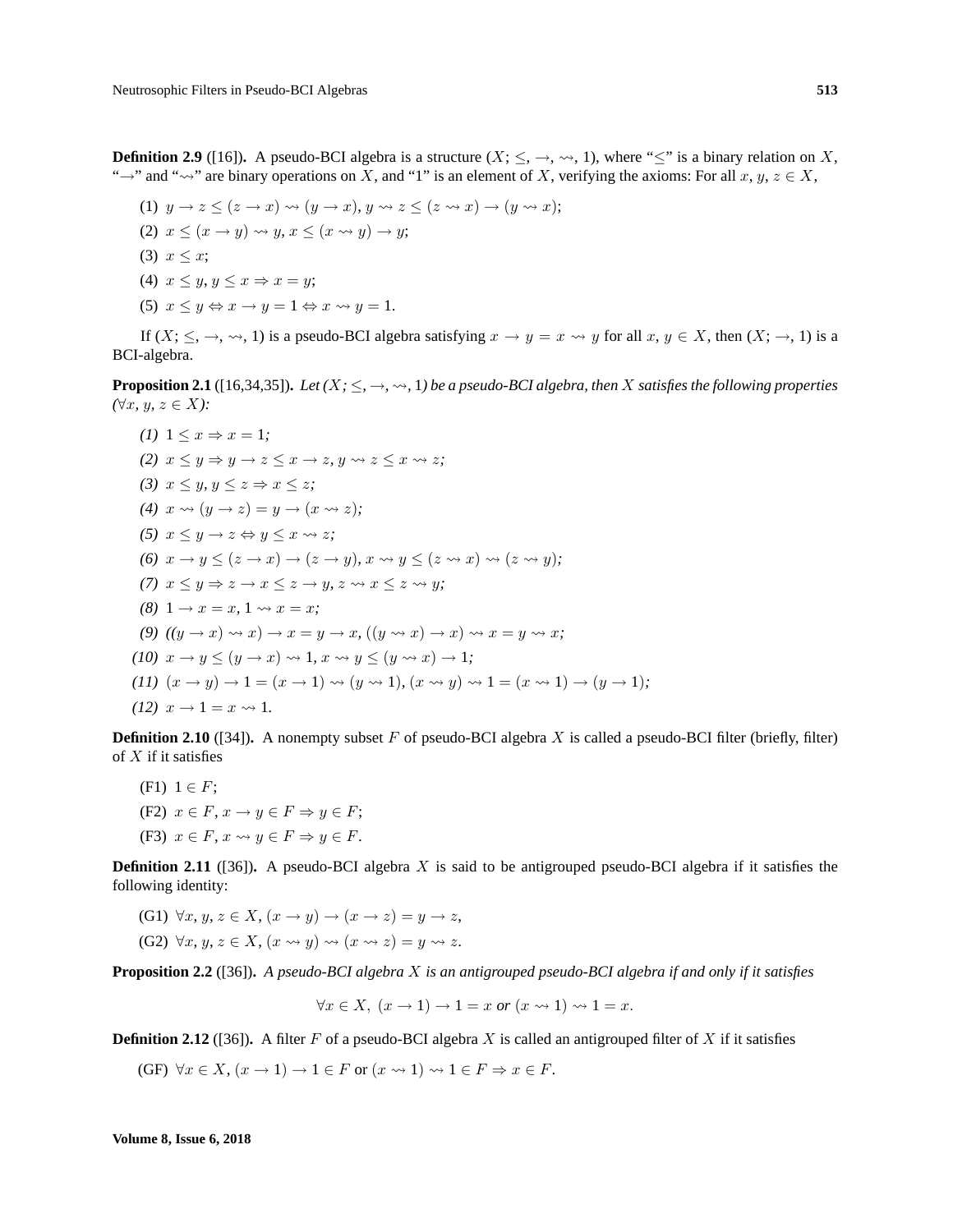**Definition 2.13** ([35,36]). A subset F of a pseudo-BCI algebra X is called a p-filter of X if it satisfies

- (P1)  $1 \in F$ .
- (P2)  $(x \to y) \rightsquigarrow (x \to z) \in F$  and  $y \in F$  imply  $z \in F$ ,
- (P3)  $(x \rightsquigarrow y) \rightarrow (x \rightsquigarrow z) \in F$  and  $y \in F$  imply  $z \in F$ .

**Definition 2.14** ([37,38]). A fuzzy set A in pseudo-BCI algebra X is called a fuzzy filter of X if it satisfies

- (FF1)  $\forall x \in X$ ,  $\mu_A(x) \leq \mu_A(1)$ ;
- (FF2)  $\forall x, y \in X$ , min{ $\mu_A(x), \mu_A(x \to y)$ }  $\leq \mu_A(y)$ ;
- (FF3)  $\forall x, y \in X$ , min{ $\mu_A(x), \mu_A(x \rightsquigarrow y)$ }  $\leq \mu_A(y)$ .

**Definition 2.15** ([38]). A fuzzy set A in pseudo-BCI algebra X is called fuzzy antigrouped filter if it satisfies

- (1)  $\forall x \in X, \mu_A(x) \leq \mu_A(1);$
- (2)  $\forall x, y, z \in X$ ,  $\min{\{\mu_A(y), \mu_A((x \rightarrow y) \rightarrow (x \rightarrow z))\}z)\}\leq \mu_A(z);$
- (3)  $\forall x, y, z \in X$ ,  $\min{\{\mu_A(y), \mu_A((x \rightsquigarrow y) \rightsquigarrow (x \rightsquigarrow z))\}} z)$ }  $\leq \mu_A(z)$ .

**Proposition 2.3** ([38])**.** *Let* A *be a fuzzy filter of pseudo-BCI algebra* X*. Then* A *is a fuzzy antigrouped filter of* X *if and only if it satisfies:*

$$
\forall x \in X, \ \mu_A(x) \ge \mu_A((x \to 1) \to 1), \ \mu_A(x) \ge \mu_A((x \to 1) \to 1).
$$

**Definition 2.16** ([35,38]). A fuzzy set  $A: X \to [0, 1]$  is called a fuzzy p-filter of pseudo-BCI algebra X if it satisfies (FF1) and

- (FpF1)  $\forall x, y, z \in X$ ,  $\mu_A(z) > \min\{\mu_A((x \rightarrow y) \rightsquigarrow (x \rightarrow z)), \mu_A(y)\};$
- (FpF2)  $\forall x, y, z \in X$ ,  $\mu_A(z) \ge \min{\mu_A((x \rightsquigarrow y) \rightarrow (x \rightsquigarrow z))}, \mu_A(y)$ .

**Definition 2.17** ([38]). A fuzzy set A:  $X \to [0, 1]$  is called a fuzzy normal filter of pseudo-BCI algebra X if it is a fuzzy filter such that

(FNF) 
$$
\mu_A(x \to y) = \mu_A(x \leadsto y), \forall x, y \in X.
$$

**Proposition 2.4** ([38])**.** *Let* A *be a fuzzy filter of a pseudo-BCI algebra* X*. Then* A *is a fuzzy normal filter of* X *if and only if it satisfies*

- $(I)$   $\forall x, y \in X$ ,  $\mu_A((x \rightarrow y) \rightarrow y) > \mu_A(x)$ ;
- *(2)*  $\forall x, y \in X$ ,  $\mu_A((x \rightsquigarrow y) \rightsquigarrow y) \ge \mu_A(x)$ .

**Proposition 2.5** ([38])**.** *Let* A *be a fuzzy filter of a pseudo-BCI algebra* X*. Then the following conditions are equivalent:*

- *(1)* A *is a fuzzy p-filter of* X*;*
- *(2)* A *is both a fuzzy antigrouped filter and a fuzzy normal filter of* X*.*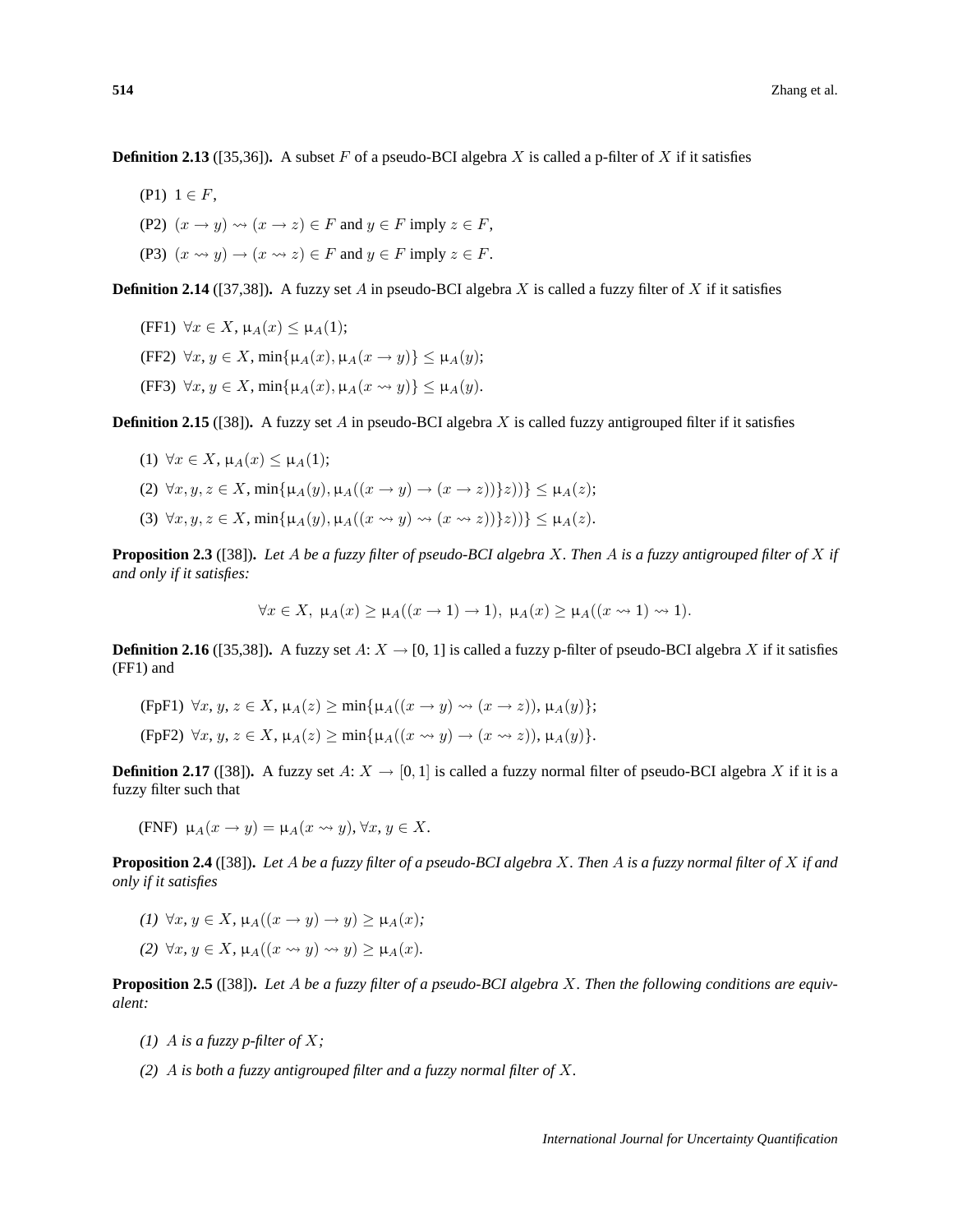#### **3. NEUTROSOPHIC FILTERS IN PSEUDO-BCI ALGEBRAS**

**Definition 3.1.** A neutrosophic set A in pseudo-BCI algebra X is called a neutrosophic filter in X if it satisfies

- (NSF1)  $\forall x \in X$ ,  $T_A(x) \leq T_A(1)$ ,  $I_A(x) \leq I_A(1)$  and  $F_A(x) \geq F_A(1)$ ;
- (NSF2)  $\forall x, y \in X$ ,  $\min\{T_A(x), T_A(x \to y)\} \leq T_A(y)$ ,  $\min\{T_A(x), T_A(x \to y)\} \leq T_A(y)$ , and  $\max\{F_A(x),$  $F_A(x \to y) \geq F_A(y);$
- (NSF3)  $\forall x, y \in X$ ,  $\min\{T_A(x), T_A(x \rightsquigarrow y)\} \leq T_A(y)$ ,  $\min\{T_A(x), T_A(x \rightsquigarrow y)\} \leq T_A(y)$ , and  $\max\{F_A(x),$  $F_A(x \rightsquigarrow y) \ge F_A(y).$

**Proposition 3.1.** *Let* A *be a neutrosophic filter in pseudo-BCI algebra* X*, then*

$$
(NSF4) \ \forall x, y \in X, x \leq y \Rightarrow T_A(x) \leq T_A(y), I_A(x) \leq I_A(y) \text{ and } F_A(x) \geq F_A(y).
$$

*Proof.* Suppose  $x \leq y$ , then  $x \to y = 1$  [by Definition 2.9 (5)]. It follows that  $T_A(x \to y) = T_A(1)$ . From this and using Definition 3.1 (NSF1) and (NSF2) we get

$$
T_A(x) = \min\{T_A(x), T_A(1)\} = \min\{T_A(x), T_A(x \to y)\} \le T_A(y).
$$

That is,  $x \leq y \Rightarrow T_A(x) \leq T_A(y)$ .

Similarly, we can get that  $x \leq y \Rightarrow I_A(x) \leq I_A(y)$  and  $F_A(x) \geq F_A(y)$ .

**Proposition 3.2.** *If* A *and* B *are two neutrosophic filters in pseudo-BCI algebra* X*, then* A∩B *is also a neutrosophic filter in* X*.*

*Proof.* Suppose that A and B are two neutrosophic filters in pseudo-BCI algebra X. By Definition 3.1 (NSF1), we have

$$
\forall x \in X, T_A(x) \le T_A(1), I_A(x) \le I_A(1), \text{ and } F_A(x) \ge F_A(1);
$$
  
\n
$$
T_B(x) \le T_B(1), I_B(x) \le I_B(1), \text{ and } F_B(x) \ge F_B(1).
$$

It follows that

$$
\forall x \in X, \ \min(T_A(x), T_B(x)) \le \min(T_A(1), T_B(1)), \ \min(I_A(x), I_B(x)) \le \min(I_A(1), I_B(1)),
$$

and max $(F_A(x), F_B(x)) > \max(F_A(1), F_B(1)).$ 

From this, using Definition 2.7, we get that

$$
\forall x \in X, T_{A \cap B}(x) \leq T_{A \cap B}(1), I_{A \cap B}(x) \leq I_{A \cap B}(1), \text{ and } F_{A \cap B}(x) \geq F_{A \cap B}(1).
$$

That is,  $A \cap B$  satisfies (NSF1).

Moreover, by Definition 3.1 (NSF2), we have

$$
\forall x, y \in X, \min\{T_A(x), T_A(x \to y)\} \le T_A(y), \min\{I_A(x), I_A(x \to y)\} \le I_A(y),
$$
  
and 
$$
\max\{F_A(x), F_A(x \to y)\} \ge F_A(y);
$$

$$
\forall x, y \in X, \ \min\{T_B(x), T_B(x \to y)\} \le T_B(y), \ \min\{I_B(x), I_B(x \to y)\} \le I_B(y),
$$
  
and 
$$
\max\{F_B(x), F_B(x \to y)\} \ge F_B(y).
$$

Then,  $\forall x, y \in X$ ,

$$
\min\{T_{A\cap B}(x), T_{A\cap B}(x \to y)\} = \min\{\min(T_A(x), T_B(x)),
$$
  

$$
\min(T_A(x \to y), T_B(x \to y))\} \le \min\{T_A(x), T_A(x \to y)\} \le T_A(y),
$$
  

$$
\min\{T_{A\cap B}(x), T_{A\cap B}(x \to y)\} = \min\{\min(T_A(x), T_B(x)),
$$

 $\Box$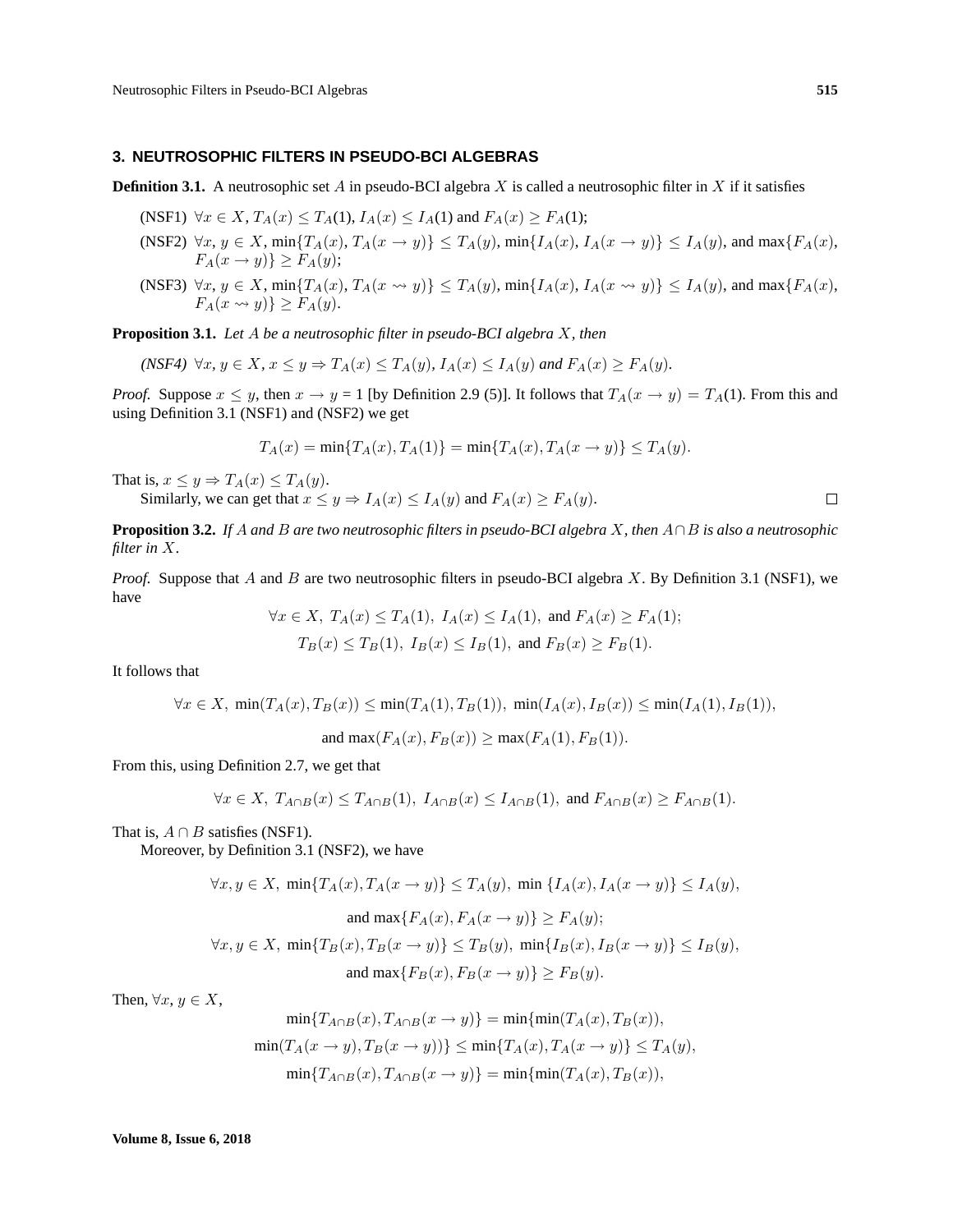$$
\min(T_A(x \to y), T_B(x \to y)) \leq \min\{T_B(x), T_B(x \to y)\} \leq T_B(y);
$$
\n
$$
\min\{I_{A \cap B}(x), I_{A \cap B}(x \to y)\} = \min\{\min(I_A(x), I_B(x)),
$$
\n
$$
\min(I_A(x \to y), I_B(x \to y))\} \leq \min\{I_A(x), I_A(x \to y)\} \leq I_A(y),
$$
\n
$$
\min\{I_{A \cap B}(x), I_{A \cap B}(x \to y)\} = \min\{\min(I_A(x), I_B(x)),
$$
\n
$$
\min(I_A(x \to y), I_B(x \to y))\} \leq \min\{I_B(x), I_B(x \to y)\} \leq I_B(y);
$$
\n
$$
\max\{F_{A \cap B}(x), F_{A \cap B}(x \to y)\} = \max\{\max(F_A(x), F_B(x)),
$$
\n
$$
\max(I_A(x \to y), F_B(x \to y))\} \geq \max\{F_A(x), F_A(x \to y)\} \geq F_A(y),
$$
\n
$$
\max\{F_{A \cap B}(x), F_{A \cap B}(x \to y)\} = \max\{\max(F_A(x), F_B(x)),
$$
\n
$$
\max(I_A(x \to y), F_B(x \to y))\} \geq \max\{F_B(x), F_B(x \to y)\} \geq F_B(y).
$$

It follows that

$$
\min\{T_{A\cap B}(x), T_{A\cap B}(x \to y)\} \le \min\{T_A(y), T_B(y)\} = T_{A\cap B}(y);
$$
  

$$
\min\{I_{A\cap B}(x), I_{A\cap B}(x v \to y)\} \le \min\{I_A(y), I_B(y)\} = I_{A\cap B}(y);
$$
  

$$
\max\{F_{A\cap B}(x), F_{A\cap B}(x \to y)\} \ge \max\{F_A(y), F_B(y)\} = F_{A\cap B}(y).
$$

That is,  $A \cap B$  satisfies (NSF2).

Similarly, we can prove that  $A \cap B$  satisfies (NSF3). Therefore,  $A \cap B$  is a neutrosophic filter in X.

 $\Box$ 

**Proposition 3.3.** *Let* A *be a neutrosophic filter in pseudo-BCI algebra* X*; denote that*

*(1)*  $A_T = \{x \in X | T_A(x) = T_A(1)\};$ 

(2) 
$$
A_I = \{x \in X | I_A(x) = I_A(1)\};
$$

*(3)*  $A_F = \{x \in X | F_A(x) = F_A(1)\}.$ 

*Then*  $A_T$ *,*  $A_I$ *, and*  $A_F$  *are filters of*  $X$ *.* 

*Proof.* Obviously,  $1 \in A_T$ . Assume that  $x \in A_T$  and  $x \to y \in A_T$ , then  $T_A(x) = T_A(1)$ ,  $T_A(x \to y) = T_A(1)$ . From this, using Definition 3.1, we have

$$
T_A(1) = \min\{T_A(x), T_A(x \to y)\} \le T_A(y) \le T_A(1).
$$

It follows that  $T_A(y) = T_A(1)$ , that is,  $y \in A_T$ . In the same way, we can get  $x \in A_T$ ,  $x \leadsto y \in A_T \Rightarrow y \in A_T$ . By Definition 2.10 we know that  $A_T$  is a filter of X.

Similarly, we can get that  $AI$  is a filter of  $X$ .

Moreover,  $1 \in A_F$ . Assume that  $x \in A_F$  and  $x \to y \in A_F$ , then  $F_A(x) = F_A(1)$ ,  $F_A(x \to y) = F_A(1)$ . From this, using Definition 3.1, we have

$$
F_A(1) = \max\{F_A(x), F_A(x \to y)\} \ge F_A(y) \ge F_A(1).
$$

It follows that  $F_A(y) = F_A(1)$ ; that is,  $y \in A_F$ . In the same way, we can get  $x \in A_F$ ,  $x \rightsquigarrow y \in A_F \Rightarrow y \in A_F$ . By Definition 2.10 we know that  $A_F$  is a filter of X.  $\Box$ 

The following example shows that the union of two neutrosophic filters may be not a neutrosophic filter.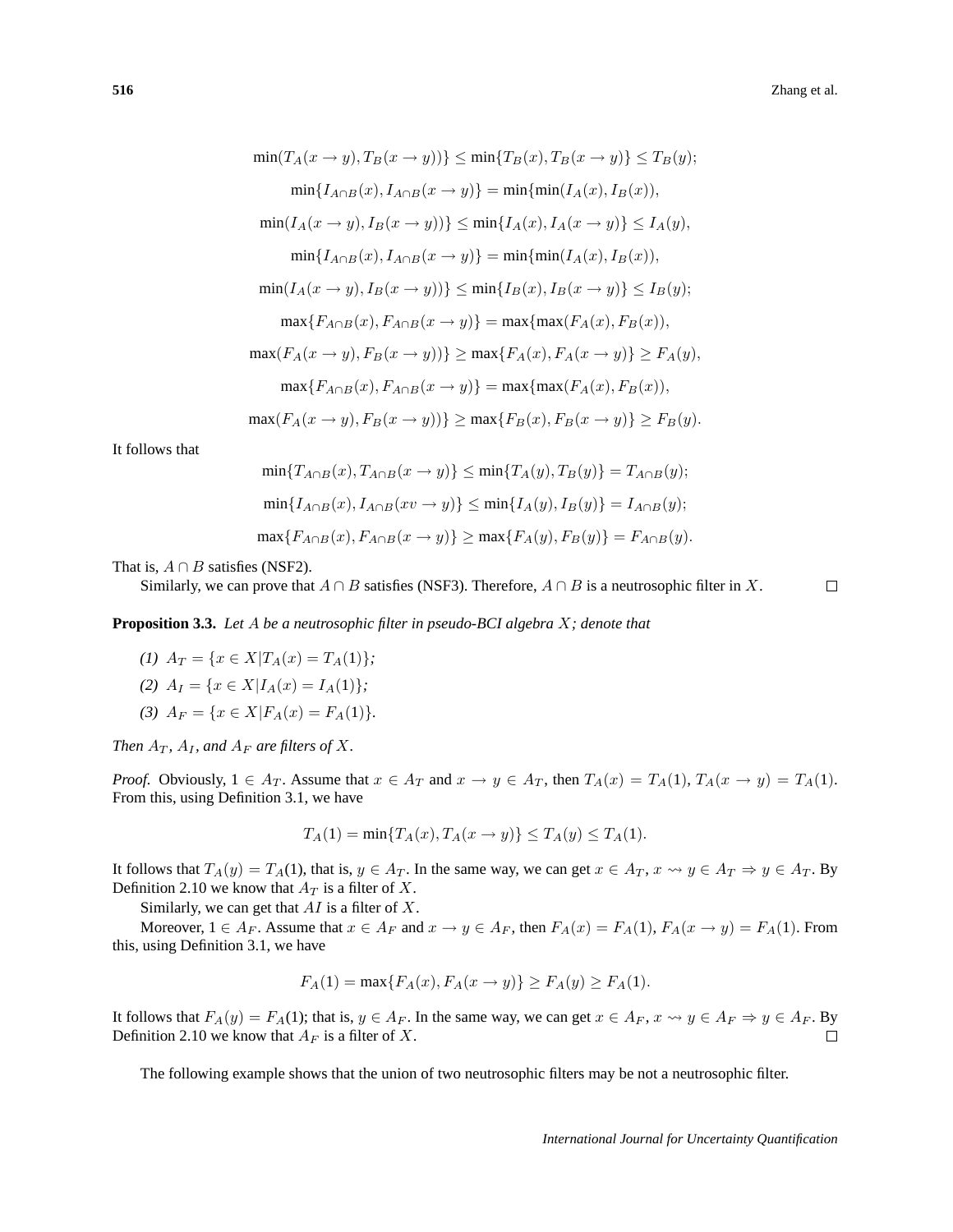*Example* 1. Let  $X = \{a, b, c, d, e, 1\}$  with two binary operations given in Tables 1 and 2. Then  $(X; \leq, \rightarrow, \rightsquigarrow, 1)$  is a pseudo-BCI algebra, where  $x \le y$  if and only if  $x \to y = 1$ .

Define neutrosophic sets  $A$  and  $B$  in  $X$  as follows:

$$
T_A(a) = T_A(b) = T_A(e) = T_A(d) = 0, T_A(c) = T_A(1) = 0.7,
$$
  
\n
$$
I_A(a) = I_A(b) = I_A(e) = I_A(d) = 0, I_A(c) = I_A(1) = 0.1,
$$
  
\n
$$
F_A(a) = F_A(b) = F_A(e) = F_A(d) = 0.8, F_A(c) = F_A(1) = 0.15;
$$
  
\n
$$
T_B(a) = T_B(b) = T_B(c) = T_B(d) = 0.1, T_B(e) = 0.6, T_B(1) = 0.8,
$$
  
\n
$$
I_B(a) = I_B(b) = I_B(c) = I_B(d) = 0.05, I_B(e) = 0.1, I_B(1) = 0.15,
$$
  
\n
$$
F_B(a) = F_B(b) = F_B(c) = F_B(d) = 0.78, F_B(e) = 0.2, F_B(1) = 0.05.
$$

Then A, B are neutrosophic filters in X. Let  $C = A \cap B$  and  $D = A \cup B$ , then

$$
T_{A \cap B}(a) = T_{A \cap B}(b) = T_{A \cap B}(d) = T_{A \cap B}(e) = 0, T_{A \cap B}(c) = 0.1, T_{A \cap B}(1) = 0.7,
$$
  
\n
$$
I_{A \cap B}(a) = I_{A \cap B}(b) = I_{A \cap B}(d) = I_{A \cap B}(e) = 0, I_{A \cap B}(c) = 0.05, I_{A \cap B}(1) = 0.1,
$$
  
\n
$$
F_{A \cap B}(a) = F_{A \cap B}(b) = F_{A \cap B}(d) = F_{A \cap B}(e) = 0.8, F_{A \cap B}(c) = 0.78, F_{A \cap B}(1) = 0.15;
$$
  
\n
$$
T_{A \cup B}(a) = T_{A \cup B}(b) = T_{A \cup B}(d) = 0.1, T_{A \cup B}(c) = 0.7, T_{A \cup B}(e) = 0.6, T_{A \cup B}(1) = 0.8,
$$
  
\n
$$
I_{A \cup B}(a) = I_{A \cup B}(b) = I_{A \cup B}(d) = 0.05, I_{A \cup B}(c) = I_{A \cup B}(e) = 0.1, I_{A \cup B}(1) = 0.15,
$$
  
\n
$$
F_{A \cup B}(a) = F_{A \cup B}(b) = F_{A \cup B}(d) = 0.78, F_{A \cup B}(c) = 0.15, F_{A \cup B}(e) = 0.2, F_{A \cup B}(1) = 0.05.
$$

We can verify that  $C = A \cap B$  is a neutrosophic filter in X, but  $D = A \cup B$  is not a neutrosophic filter in X, since

$$
\min\{T_{A\cup B}(c), T_{A\cup B}(c \to b)\} = \min\{T_{A\cup B}(c), T_{A\cup B}(e)\} = \min\{0.7, 0.6\} = 0.6 \nleq 0.1 = T_{A\cup B}(b),
$$

$$
\max\{F_{A\cup B}(c), F_{A\cup B}(c \to b)\} = \max\{F_{A\cup B}(c), F_{A\cup B}(e)\} = \max\{0.15, 0.2\} = 0.2 \ngeq 0.78 = F_{A\cup B}(b).
$$

|                  | $\boldsymbol{a}$ |               | с                | u                | $\epsilon$       |         |
|------------------|------------------|---------------|------------------|------------------|------------------|---------|
| $\boldsymbol{a}$ |                  | $\it a$       |                  | е                | с                |         |
|                  |                  |               | $\epsilon$       | с                |                  | $\it a$ |
| C                |                  | е             |                  | $\boldsymbol{a}$ |                  | r       |
|                  | $\epsilon$       | $\mathfrak c$ |                  |                  | $\boldsymbol{a}$ |         |
| $\epsilon$       | $\mathfrak c$    |               | $\boldsymbol{a}$ |                  |                  | P.      |
|                  | $\boldsymbol{a}$ |               | C                |                  | e                |         |

**TABLE 1:** First set of binary operations

**TABLE 2:** Second set of binary operations

| $\rightsquigarrow$        | $\boldsymbol{a}$ |                  | $\mathfrak{c}$ |                  | e                |                  |
|---------------------------|------------------|------------------|----------------|------------------|------------------|------------------|
| $\boldsymbol{a}$          |                  | $\boldsymbol{a}$ | $\epsilon$     | $\mathfrak c$    |                  |                  |
|                           |                  |                  |                | $\epsilon$       | с                | $\boldsymbol{a}$ |
| $\mathfrak c$             | $\epsilon$       | а                |                |                  | $\boldsymbol{a}$ | с                |
| $\boldsymbol{\mathit{u}}$ | с                | $\epsilon$       | $\it a$        |                  |                  |                  |
| $\epsilon$                |                  | с                |                | $\boldsymbol{a}$ |                  | e                |
|                           | $\boldsymbol{a}$ |                  | $\epsilon$     |                  | e                |                  |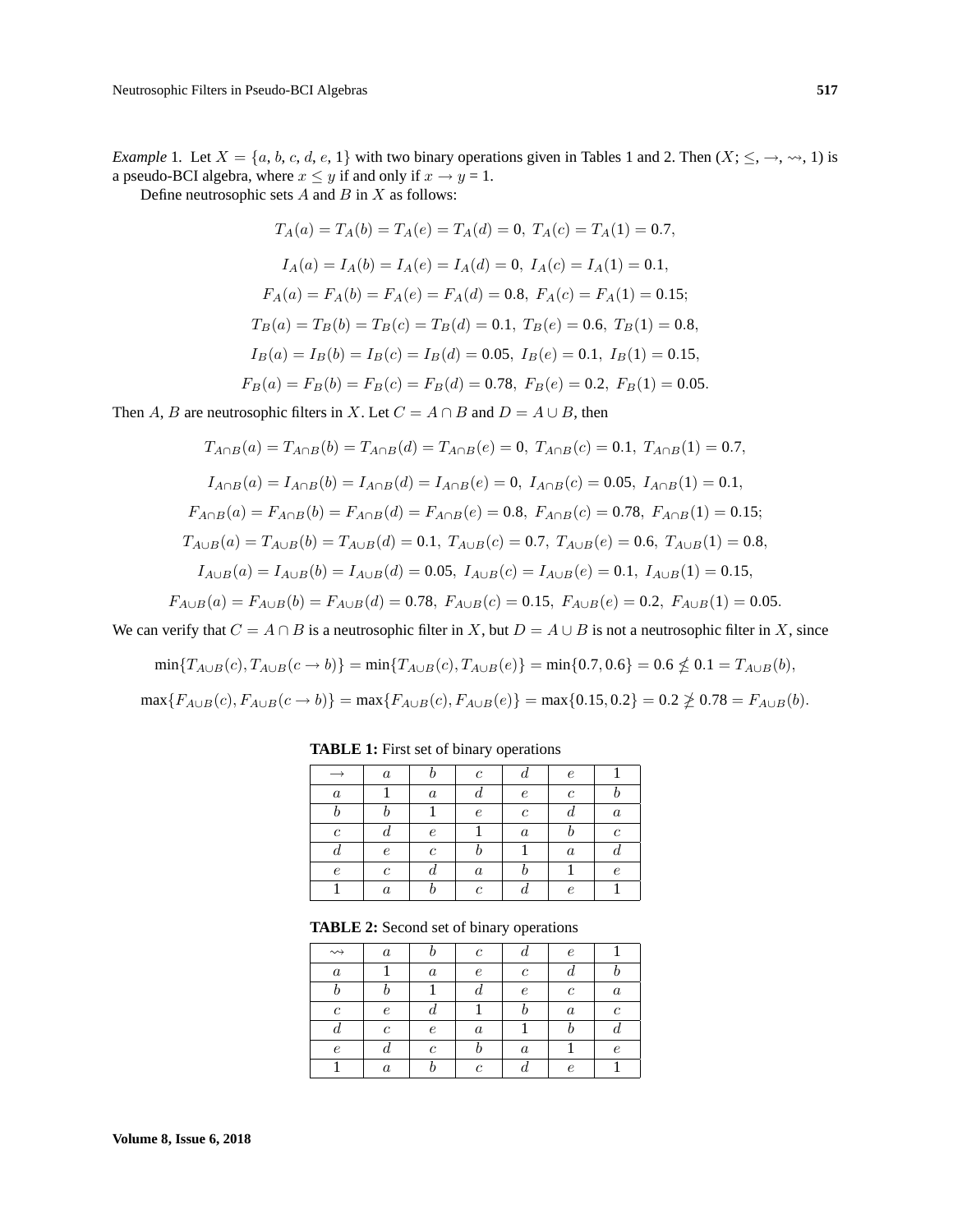#### **4. ANTIGROUPED NEUTROSOPHIC FILTERS AND NEUTROSOPHIC P-FILTERS**

**Definition 4.1.** A neutrosophic set A in pseudo-BCI algebra X is called an antigrouped neutrosophic filter if it satisfies  $\forall x, y, z \in X$ ,

- (1)  $T_A(x) \leq T_A(1)$ ,  $I_A(x) \leq I_A(1)$ , and  $F_A(x) \geq F_A(1)$ ;
- (2)  $\min\{T_A(y), T_A((x \to y) \to (x \to z))\} \leq T_A(z)$ ,  $\min\{I_A(y), I_A((x \to y) \to (x \to z))\} \leq I_A(z)$ , and  $\max\{F_A(x), F_A((x \to y) \to (x \to z))\} \ge F_A(z);$
- (3)  $\min\{T_A(y), T_A((x \rightsquigarrow y) \rightsquigarrow (x \rightsquigarrow z))\} \leq T_A(z)$ ,  $\min\{I_A(y), I_A((x \rightsquigarrow y) \rightsquigarrow (x \rightsquigarrow z))\} \leq I_A(z)$ , and  $\max\{F_A(x), F_A((x \leadsto y) \leadsto (x \leadsto z))\} > F_A(z).$

When  $x = y$  in Definition 4.1 (2) and (3), we can get (NSF2) and (NSF3) in Definition 3.1; this means that the following proposition is true.

**Proposition 4.1.** *Let* A *be an antigrouped neutrosophic filter in pseudo-BCI algebra* X*. Then* A *is a neutrosophic filter in* X*.*

**Proposition 4.2.** *Let* A *be an antigrouped neutrosophic filter in pseudo-BCI algebra* X*. Then* A *satisfies the following conditions:*

*(i)*  $\forall x \in X, T_A(x) > T_A((x \to 1) \to 1), T_A(x) > T_A((x \to 1) \to 1);$ *(ii)*  $\forall x \in X$ ,  $I_A(x) \geq I_A((x \rightarrow 1) \rightarrow 1)$ ,  $I_A(x) \geq I_A((x \rightarrow 1) \rightarrow 1)$ ; *(iii)*  $\forall x \in X, F_A(x) \leq F_A((x \to 1) \to 1), F_A(x) \leq F_A((x \to 1) \to 1).$ 

*Proof.* Putting  $z = x$  and  $y = 1$  in Definition 4.1 (2) and (3), we can get the results.

 $\Box$ 

**Lemma 4.1** ([38])**.** *Let* X *be a pseudo-BCI algebra* X*. Then* X *satisfies the following properties:*

- (1)  $\forall x, y, z \in X$ ,  $((x \rightarrow y) \rightarrow (x \rightarrow z)) \rightarrow 1 = (y \rightarrow z) \rightarrow 1$ ;
- *(2)*  $\forall x, y, z \in X$ ,  $((x \rightsquigarrow y) \rightsquigarrow (x \rightsquigarrow z)) \rightsquigarrow 1 = (y \rightsquigarrow z) \rightsquigarrow 1$ ;
- (3)  $\forall x, y \in X, (x \rightarrow y) \rightarrow (x \rightarrow 1) = y \rightarrow 1;$
- (4)  $\forall x, y \rightsquigarrow X, (x \rightsquigarrow y) \rightsquigarrow (x \rightsquigarrow 1) = y \rightsquigarrow 1.$

**Theorem 4.1.** *Let* A *be a neutrosophic filter in pseudo-BCI algebra* X*. Then* A *is an antigrouped neutrosophic filter in* X *if and only if it satisfies*

- *(i)*  $\forall x \in X$ ,  $T_A(x) > T_A((x \rightarrow 1) \rightarrow 1)$ ,  $T_A(x) > T_A((x \rightarrow 1) \rightarrow 1)$ ;
- *(ii)*  $\forall x \in X, I_A(x) > I_A((x \to 1) \to 1), I_A(x) > I_A((x \to 1) \to 1);$
- *(iii)*  $\forall x \in X, F_A(x) \leq F_A((x \to 1) \to 1), F_A(x) \leq F_A((x \to 1) \to 1).$

*Proof.* If A is an antigrouped neutrosophic filter in X, then by Proposition 4.2 we know that the conditions (i), (ii), and (iii) hold.

Conversely, suppose that A satisfies the conditions (i), (ii), and (iii). For any  $x, y, z \in X$ , by Definition 2.9 (2) and Lemma 4.1 (1) we have

$$
(x \to y) \to (x \to z) \le (((x \to y) \to (x \to z)) \to 1) \to 1 = ((y \to z) \to 1) \to 1.
$$

From this, using Proposition 3.1 (NSF4) and conditions (i), (ii), and (iii) we have

$$
T_A((x \to y) \to (x \to z)) \le T_A(((y \to z) \to 1) \to 1) \le T_A(y \to z);
$$
  

$$
I_A((x \to y) \to (x \to z)) \le I_A(((y \to z) \to 1) \to 1) \le I_A(y \to z);
$$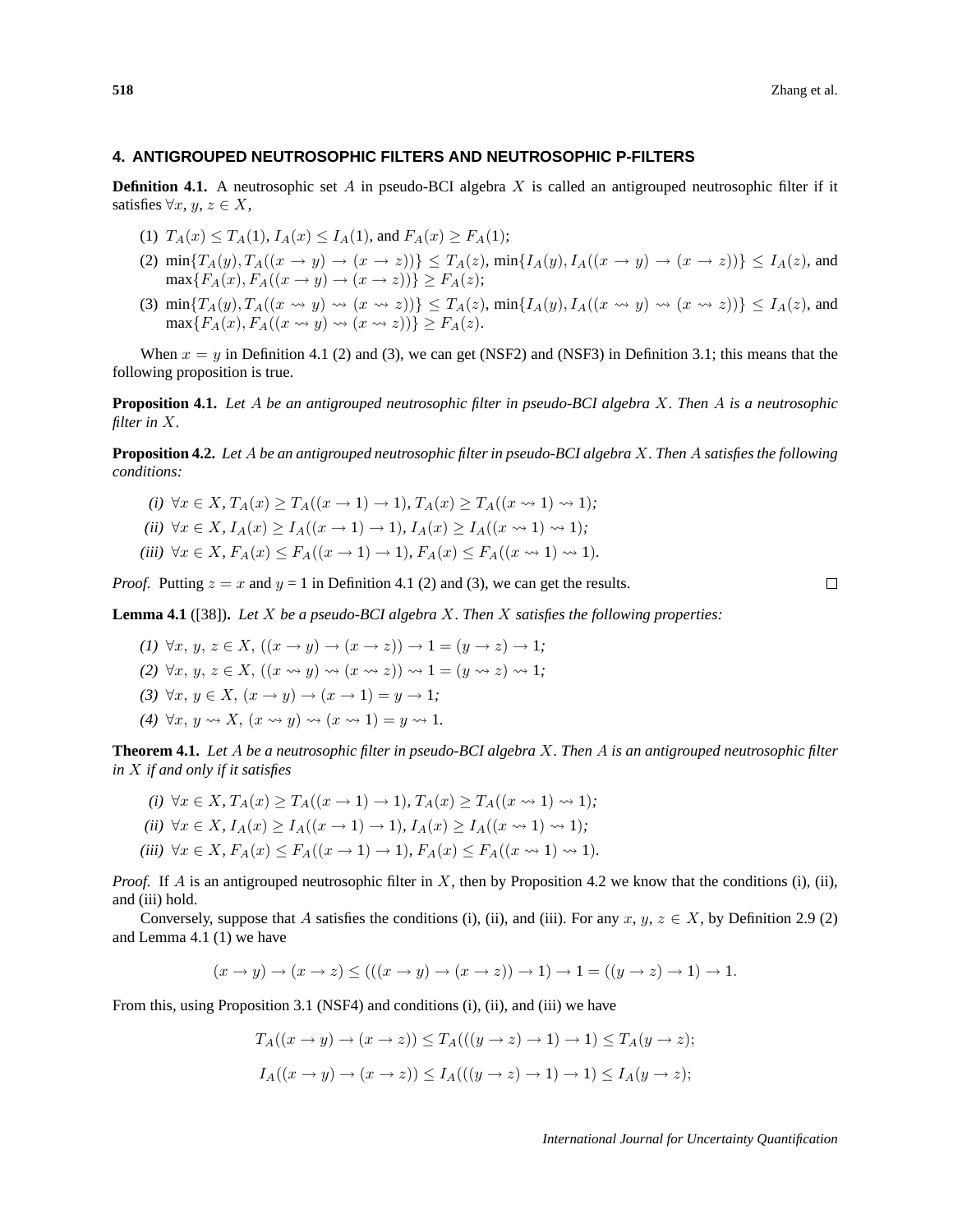$$
F_A((x \to y) \to (x \to z)) \ge F_A(((y \to z) \to 1) \to 1) \ge F_A(y \to z).
$$

From this, using Definition 3.1 (NSF2) we get

$$
\min\{T_A(y), T_A((x \to y) \to (x \to z))\} \le \min\{T_A(y), T_A(y \to z)\} \le T_A(z);
$$
  

$$
\min\{I_A(y), I_A((x \to y) \to (x \to z))\} \le \min\{I_A(y), I_A(y \to z)\} \le I_A(z);
$$
  

$$
\max\{F_A(y), F_A((x \to y) \to (x \to z))\} \ge \max\{F_A(y), F_A(y \to z)\} \ge F_A(z).
$$

This means that Definition 4.1 (2) holds. By the same way, we can prove that Definition 4.1 (3) holds. Therefore, A is an antigrouped neutrosophic filter in X.  $\Box$ 

**Definition 4.2.** A neutrosophic filter A in pseudo-BCI algebra X is called a neutrosophic normal filter in X if it satisfies

$$
(NSNF) T_A(x \to y) = T_A(x \to y), I_A(x \to y) = I_A(x \to y), F_A(x \to y) = F_A(x \to y), \forall x, y \in X.
$$

**Theorem 4.2.** *Let* A *be a neutrosophic filter in pseudo-BCI algebra* X*. Then* A *is a neutrosophic normal filter in* X *if and only if it satisfies*

$$
(1) \ \forall x, y \in X, T_A((x \to y) \to y) \ge T_A(x), I_A((x \to y) \to y) \ge I_A(x), F_A((x \to y) \to y) \le F_A(x);
$$
  

$$
(2) \ \forall x, y \in X, T_A((x \leadsto y) \leadsto y) \ge T_A(x), I_A((x \leadsto y) \leadsto y) \ge I_A(x), F_A((x \leadsto y) \leadsto y) \le F_A(x).
$$

*Proof.* Suppose that A is a neutrosophic normal filter in X. For any  $x, y \in X$ , by Definition 2.9 (2),  $x \leq (x \rightarrow y) \rightarrow$ y. Applying Proposition 3.1,  $T_A(x) \leq T_A((x \to y) \leadsto y)$ ,  $I_A(x) \leq I_A((x \to y) \leadsto y)$ ,  $F_A(x) \geq F_A((x \to y) \leadsto y)$  $y$ ). On the other hand, by Definition 4.2 (NSNF),

$$
T_A((x \to y) \leadsto y) = T_A((x \to y) \to y), I_A((x \to y) \leadsto y) = I_A((x \to y) \to y),
$$
  

$$
F_A((x \to y) \leadsto y) = F_A((x \to y) \to y).
$$

Thus,  $T_A(x) \leq T_A((x \to y) \to y)$ ,  $I_A(x) \leq I_A((x \to y) \to y)$ ,  $F_A(x) \geq F_A((x \to y) \to y)$ . That is, (1) holds. Similarly, we can get (2).

Conversely, suppose that A satisfies the conditions (1) and (2). For any  $x, y \in X$ , by Definition 2.9 (1),

$$
x \to ((x \leadsto y) \to y) \le (((x \leadsto y) \to y) \leadsto (x \to y).
$$

Moreover, by Definition 2.9 (2) and (5),  $x \leq (x \leadsto y) \rightarrow y$  and  $x \rightarrow ((x \leadsto y) \rightarrow y) = 1$ . Thus,  $1 \leq (((x \leadsto y) \rightarrow$  $y) \rightarrow y$   $\rightsquigarrow$   $(x \rightarrow y)$ . From this, by Proposition 2.1 (1),  $((x \rightsquigarrow y) \rightarrow y) \rightarrow y \leq x \rightarrow y$ . Applying Proposition 3.1 we get

$$
T_A(((x \rightsquigarrow y) \rightarrow y) \rightarrow y) \le T_A(x \rightarrow y), I_A(((x \rightsquigarrow y) \rightarrow y) \rightarrow y) \le I_A(x \rightarrow y),
$$
  

$$
F_A(((x \rightsquigarrow y) \rightarrow y) \rightarrow y) \ge F_A(x \rightarrow y).
$$

On the other hand, by (1),  $T_A(((x \rightsquigarrow y) \rightarrow y) \rightarrow y) \ge T_A(x \rightsquigarrow y)$ ,  $I_A(((x \rightsquigarrow y) \rightarrow y) \rightarrow y) \ge I_A(x \rightsquigarrow y)$ ,  $F_A(((x \rightsquigarrow y) \rightarrow y) \rightarrow y) \leq F_A(x \rightsquigarrow y)$ . Therefore,

$$
T_A(x \rightsquigarrow y) \le T_A(x \rightarrow y), I_A(x \rightsquigarrow y) \le I_A(x \rightarrow y), F_A(x \rightsquigarrow y) \ge F_A(x \rightarrow y).
$$

Similarly, by (2) we can get

$$
T_A(x \to y) \le T_A(x \leadsto y), \ I_A(x \to y) \le I_A(x \leadsto y), \ F_A(x \to y) \ge F_A(x \leadsto y).
$$

It follows that  $T_A(x \to y) = T_A(x \to y)$ ,  $I_A(x \to y) = I_A(x \to y)$ ,  $F_A(x \to y) = F_A(x \to y)$ ,  $\forall x, y \to X$ . By Definition 4.2,  $\Lambda$  is a neutrosophic normal filter in  $X$ . П

#### **Volume 8, Issue 6, 2018**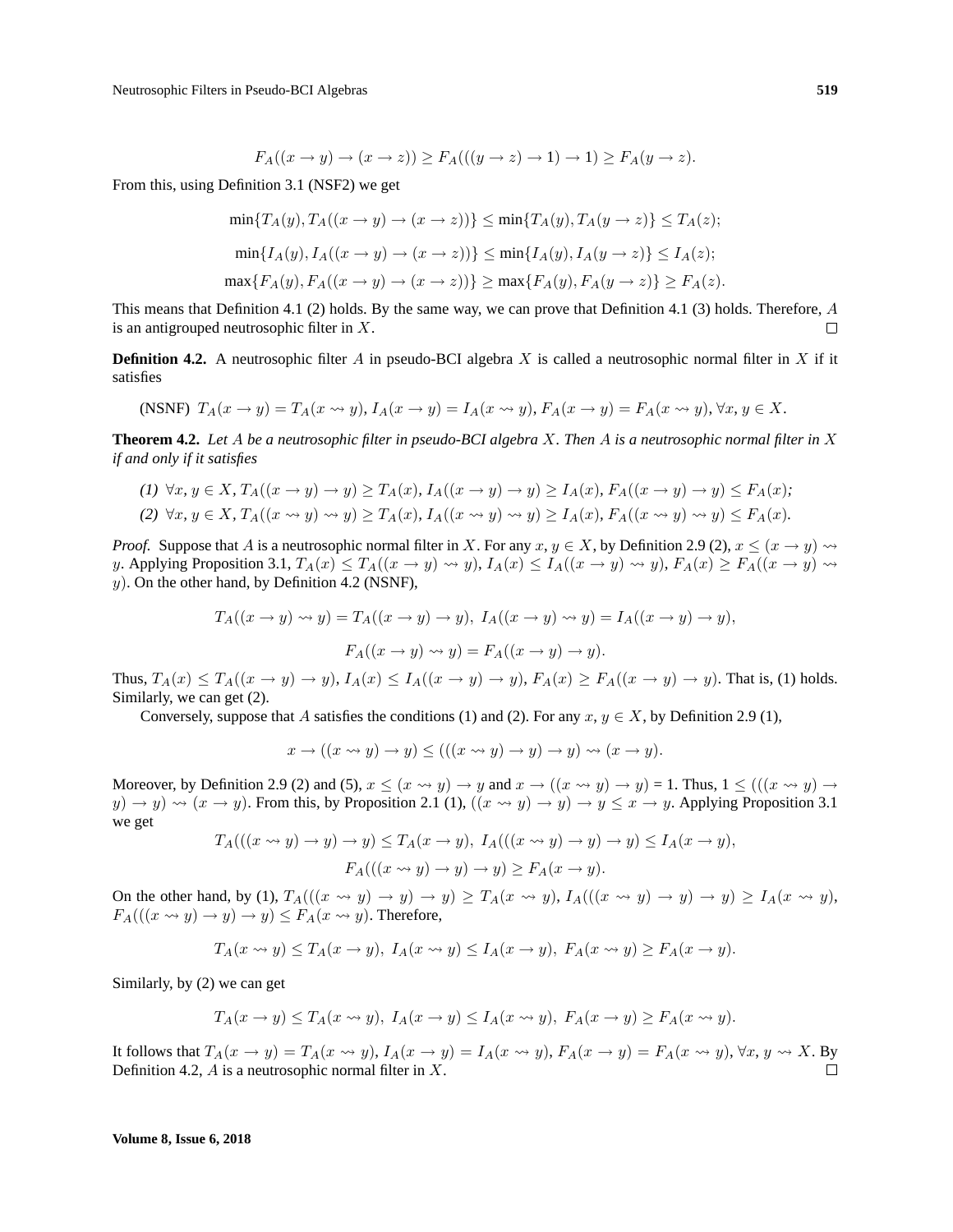**Definition 4.3.** A neutrosophic set A in pseudo-BCI algebra X is called a neutrosophic p-filter in X if it satisfies (NSF1) and  $\forall x, y, z \in X$ ,

$$
\begin{array}{l}\n\text{(NSpF1)} \ T_A(z) \ge \min\{T_A((x \to y) \leadsto (x \to z)), T_A(y)\}, \ I_A(z) \ge \min\{I_A((x \to y) \leadsto (x \to z)), I_A(y)\}, \\
F_A(z) \le \max\{F_A((x \to y) \leadsto (x \to z)), F_A(y)\}; \\
\text{(NSpF2)} \ T_A(z) \ge \min\{T_A((x \leadsto y) \to (x \leadsto z)), T_A(y)\}, \ I_A(z) \ge \min\{I_A((x \leadsto y) \to (x \leadsto z)), I_A(y)\}, \\
F_A(z) \le \max\{F_A((x \leadsto y) \to (x \leadsto z)), F_A(y)\}.\n\end{array}
$$

When  $x = y$  in Definition 4.3 (NSpF1) and (NSpF2), we can get (NSF2) and (NSF3) in Definition 3.1; this means that the following proposition is true.

**Proposition 4.3.** *Let* A *be a neutrosophic p-filter in pseudo-BCI algebra* X*. Then* A *is a neutrosophic filter in* X*.*

**Theorem 4.3.** *Let* A *be a neutrosophic filter in pseudo-BCI algebra* X*. Then the following conditions are equivalent:*

- *(i)* A *is a neutrosophic p-filter in* X*;*
- *(ii)* A *is both a neutrosophic antigrouped filter and a neutrosophic normal filter in* X*.*

*Proof.* (i)  $\Rightarrow$  (ii)

Suppose that A is a neutrosophic p-filter in X. When  $x = z$  and  $y = 1$  in Definition 4.3 (NSpF1) and (NSpF2), we can get

$$
T_A(x) \ge \min\{T_A((x \to 1) \to 1), T_A(1)\}, I_A(x) \ge \min\{I_A((x \to 1) \to 1), I_A(1)\},
$$

$$
F_A(x) \le \max\{F_A((x \to 1) \to 1), F_A(1)\};
$$

$$
T_A(x) \ge \min\{T_A((x \to 1) \to 1)), T_A(1)\}, I_A(x) \ge \min\{I_A((x \to 1) \to 1), I_A(1)\},
$$

$$
F_A(x) \le \max\{F_A((x \to 1) \to 1), F_A(1)\}.
$$

From this, applying (NSF1) and Proposition 2.1 (12) we have

$$
T_A(x) \ge T_A((x \to 1) \to 1), I_A(x) \ge I_A((x \to 1) \to 1), F_A(x) \le F_A((x \to 1) \to 1);
$$
  

$$
T_A(x) \ge T_A((x \to 1) \to 1), I_A(x) \ge I_A((x \to 1) \to 1), F_A(x) \le F_A((x \to 1) \to 1).
$$

Using Theorem 4.1 and Proposition 4.3, we know that A is a neutrosophic antigrouped filter in X.

Moreover, for any  $x, y \in X$ , by Definition 2.9 (1), Proposition 2.1 (4), and (12), we have

$$
x \to y \le (y \to 1) \rightsquigarrow (x \to 1) = (y \to 1) \rightsquigarrow (x \rightsquigarrow 1) = (y \to 1) \rightsquigarrow (x \rightsquigarrow (y \to y)) = (y \to 1) \rightsquigarrow (y \to (x \rightsquigarrow y)).
$$

From this, using Proposition 3.1 we have

$$
T_A(x \to y) \le T_A((y \to 1) \rightsquigarrow (y \to (x \leadsto y))), I_A(x \to y) \le I_A((y \to 1) \leadsto (y \to (x \leadsto y))),
$$
  

$$
F_A(x \to y) \ge F_A((y \to 1) \leadsto (y \to (x \leadsto y))).
$$

On the other hand, by (NSF1) and Definition 4.3 (NSpF1) we get

$$
T_A((y \to 1) \rightsquigarrow (y \to (x \leadsto y))) = \min\{T_A((y \to 1) \leadsto (y \to (x \leadsto y))), T_A(1)\} \le T_A(x \leadsto y),
$$
  
\n
$$
I_A((y \to 1) \leadsto (y \to (x \leadsto y))) = \min\{I_A((y \to 1) \leadsto (y \to (x \leadsto y))), I_A(1)\} \le I_A(x \leadsto y),
$$
  
\n
$$
F_A((y \to 1) \leadsto (y \to (x \leadsto y))) = \max\{F_A((y \to 1) \leadsto (y \to (x \leadsto y))), F_A(1)\} \ge F_A(x \leadsto y).
$$

Combining above results, we have

$$
T_A(x \to y) \le T_A(x \leadsto y), I_A(x \to y) \le I_A(x \leadsto y), F_A(x \to y) \ge F_A(x \leadsto y).
$$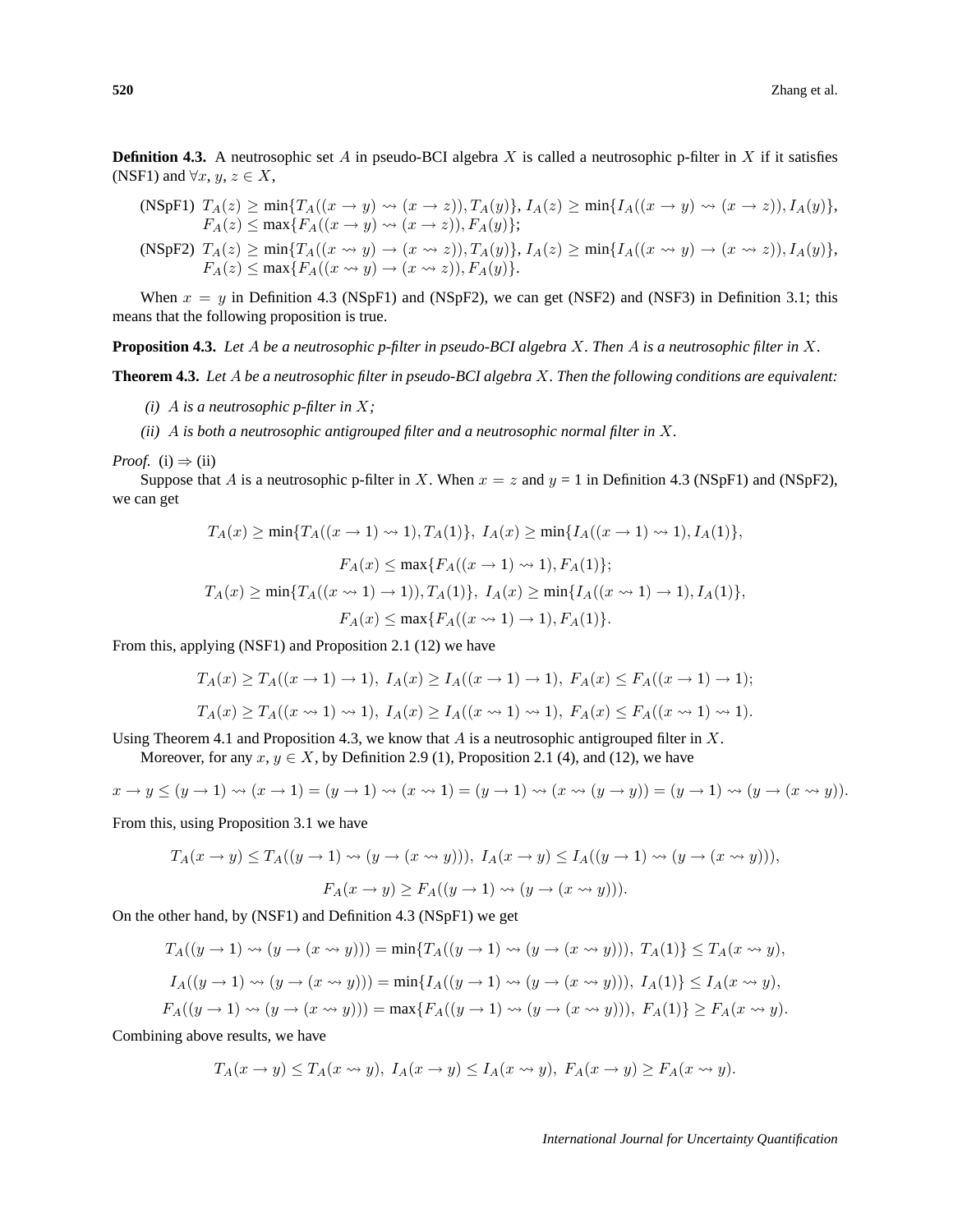Similarly, we can get

$$
T_A(x \rightsquigarrow y) \le T_A(x \rightarrow y), I_A(x \rightsquigarrow y) \le I_A(x \rightarrow y), F_A(x \rightsquigarrow y) \ge F_A(x \rightarrow y).
$$

Hence,  $T_A(x \to y) = T_A(x \to y)$ ,  $I_A(x \to y) = I_A(x \to y)$ ,  $F_A(x \to y) = F_A(x \to y)$ . By Definition 4.2 we know that  $A$  is a neutrosophic normal filter in  $X$ .

 $(ii) \Rightarrow (i)$ 

Conversely, suppose that  $A$  is both a neutrosophic antigrouped filter and a neutrosophic normal filter in  $X$ . For any  $x, y, z \in X$ , by Definition 4.1 (2),

$$
\min\{T_A(y), T_A((x \to y) \to (x \to z))\} \le T_A(z), \ \min\{I_A(y), I_A((x \to y) \to (x \to z))\} \le I_A(z),
$$

$$
\max\{F_A(x), F_A((x \to y) \to (x \to z))\} \ge F_A(z).
$$

On the other hand, using Definition 4.2 (NSNF),

$$
T_A((x \to y) \to (x \to z)) = T_A((x \to y) \rightsquigarrow (x \to z)), I_A((x \to y) \to (x \to z)) = I_A((x \to y) \rightsquigarrow (x \to z)),
$$
  

$$
F_A((x \to y) \to (x \to z)) = F_A((x \to y) \rightsquigarrow (x \to z)).
$$

Therefore,

$$
\min\{T_A(y), T_A((x \to y) \leadsto (x \to z))\} \le T_A(z), \ \min\{I_A(y), I_A((x \to y) \leadsto (x \to z))\} \le I_A(z),
$$

$$
\max\{F_A(x), F_A((x \to y) \leadsto (x \to z))\} \ge F_A(z).
$$

This means that Definition 4.3 (NSpF1) holds. Similarly, we can get (NSpF2). Hence, A is a neutrosophic p-filter in X.  $\Box$ 

*Example* 2. Let  $X = \{a, b, c, d, e, 1\}$  with two binary operations given in Tables 1 and 2 (see Example 3.1). Then  $(X; \leq, \rightarrow, \rightsquigarrow, 1)$  is a pseudo-BCI algebra, where  $x \leq y$  if and only if  $x \rightarrow y = 1$ . Define neutrosophic sets A and B in  $X$  as follows:

$$
T_A(a) = T_A(b) = T_A(c) = T_A(d) = 0, T_A(e) = T_A(1) = 0.9,
$$
  
\n
$$
I_A(a) = I_A(b) = I_A(c) = I_A(d) = 0, I_A(e) = I_A(1) = 0.05,
$$
  
\n
$$
F_A(a) = F_A(b) = F_A(c) = F_A(d) = 0.9, F_A(e) = F_A(1) = 0;
$$
  
\n
$$
T_B(a) = T_B(b) = T_B(c) = T_B(d) = T_B(e) = 0.75, T_B(1) = 0.95,
$$
  
\n
$$
I_B(a) = I_B(b) = I_B(c) = I_B(d) = I_B(e) = 0.15, I_B(1) = 0.05,
$$
  
\n
$$
F_B(a) = F_B(b) = F_B(c) = F_B(d) = F_B(e) = 0.1, F_B(1) = 0.
$$

Then  $A, B$  are neutrosophic filters in X. We can verify that  $A$  is a neutrosophic antigrouped filter in X. But  $A$  is not a neutrosophic p-filter in  $X$ , since

$$
T_A(a) = 0 \not\geq 0.9 = \min\{T_A((b \to e) \in (b \to a)), T_A(e)\},\
$$
  
\n
$$
I_A(a) = 0 \not\geq 0.05 = \min\{I_A((b \to e) \in (b \to a)), I_A(e)\},\
$$
  
\n
$$
F_A(a) = 0.9 \not\leq 0 = \max\{F_A((b \to e) \in (b \to a)), F_A(e)\}.
$$

Moreover, we can verify that  $B$  is a neutrosophic p-filter in  $X$ .

*Example* 3. Let  $X = \{a, b, c, d, 1\}$  with two binary operations given in Tables 3 and 4. Then  $(X; \leq, \rightarrow, \rightsquigarrow, 1)$  is a pseudo-BCI algebra, where  $x \le y$  if and only if  $x \to y = 1$ .

Define neutrosophic set  $A$  in  $X$  as follows:

$$
T_A(a) = T_A(b) = T_A(c) = T_A(1) = 0.65, T_A(d) = 0.3,
$$
  
\n
$$
I_A(a) = I_A(b) = I_A(c) = I_A(1) = 0.2, I_A(d) = 0.15,
$$
  
\n
$$
F_A(a) = F_A(b) = F_A(c) = F_A(1) = 0.1, F_A(d) = 0.55.
$$

We can verify that A is both a neutrosophic antigrouped filter and a neutrosophic normal filter in X, so it is a neutrosophic p-filter in X.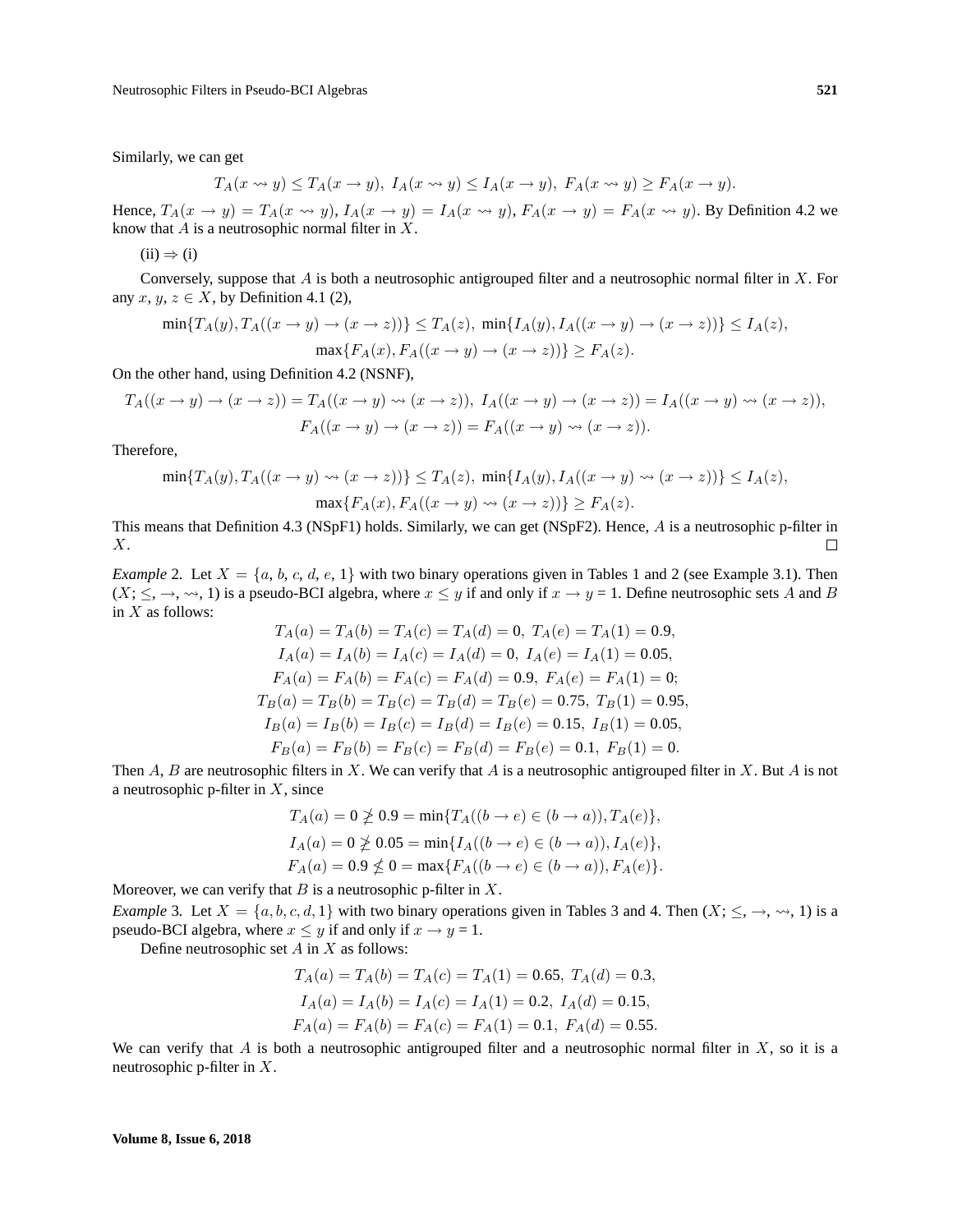|                  | $\boldsymbol{a}$ | $\mathfrak{c}$ |  |
|------------------|------------------|----------------|--|
| $\boldsymbol{a}$ |                  |                |  |
|                  |                  |                |  |
| $\mathfrak c$    |                  |                |  |
|                  |                  |                |  |
|                  | $\boldsymbol{a}$ | Ċ              |  |

**TABLE 3:** Third set of binary operations

|  |  |  |  | <b>TABLE 4:</b> Fourth set of binary operations |
|--|--|--|--|-------------------------------------------------|
|--|--|--|--|-------------------------------------------------|

| $\rightsquigarrow$ | $\boldsymbol{a}$ | $\mathfrak c$ |   |  |
|--------------------|------------------|---------------|---|--|
| $\boldsymbol{a}$   |                  |               |   |  |
|                    | $\mathfrak c$    |               | u |  |
| $\mathfrak c$      | $\boldsymbol{a}$ |               | u |  |
|                    |                  | $\bm{u}$      |   |  |
|                    | $\boldsymbol{a}$ | $\mathfrak c$ |   |  |

#### **5. THE RELATIONSHIPS BETWEEN NEUTROSOPHIC FILTERS AND FUZZY FILTERS**

**Theorem 5.1.** *Let* A *be a neutrosophic set in pseudo-BCI algebra* X*. Then* A *is a neutrosophic filter in* X *if and only if* A *satisfies*

- *(i)*  $T_A$  *is a fuzzy filter of*  $X$ *;*
- *(ii)*  $I_A$  *is a fuzzy filter of*  $X$ *;*
- *(iii)*  $1 F_A$  *is a fuzzy filter of X, where*  $(1 F_A)(x) = 1 F_A(x)$ *,*  $\forall x \in X$ *.*

*Proof.* Suppose that A is a neutrosophic filter in X. Then  $T_A$  is a fuzzy set on X; and using Definition 3.1 we have

$$
\forall x, y \in X, T_A(x) \le T_A(1), \min\{T_A(x), T_A(x \to y)\} \le T_A(y), \min\{T_A(x), T_A(x \leadsto y)\} \le T_A(y).
$$

By Definition 2.14 we know that  $T_A$  is a fuzzy filter of X. Similarly, we can get that  $I_A$  is a fuzzy filter of X. Moreover, it is easy to verify that  $1 - F_A$  is a fuzzy set on X; and using Definition 3.1 we have  $\forall x, y \in X$ ,

$$
(1 - F_A)(x) = 1 - F_A(x) \le 1 - F_A(1) = (1 - F_A)(1);
$$
  
\n
$$
\min\{(1 - F_A)(x), (1 - F_A)(x \to y)\} = \min\{1 - F_A(x), 1 - F_A(x \to y)\}
$$
  
\n
$$
= 1 - \max\{F_A(x), F_A(x \to y)\} \le 1 - F_A(y) = (1 - F_A)(y);
$$
  
\n
$$
\min\{(1 - F_A)(x), (1 - F_A)(x \leadsto y)\} = \min\{1 - F_A(x), 1 - F_A(x \leadsto y)\}
$$
  
\n
$$
= 1 - \max\{F_A(x), F_A(x \leadsto y)\} \le 1 - F_A(y) = (1 - F_A)(y).
$$

By Definition 2.14 we know that  $1 - F_A$  is a fuzzy filter of X.

Conversely, suppose that neutrosophic set A satisfies the conditions (i), (ii), and (iii). Then, by Definition 2.14 we have

$$
\forall x, y \in X, T_A(x) \le T_A(1), \min\{T_A(x), T_A(x \to y)\} \le T_A(y), \min\{T_A(x), T_A(x \leadsto y)\} \le T_A(y);
$$
  

$$
\forall x, y \in X, I_A(x) \le T_A(1), \min\{I_A(x), I_A(x \to y)\} \le I_A(y), \min\{I_A(x), I_A(x \leadsto y)\} \le I_A(y);
$$
  

$$
\forall x, y \in X, (1 - F_A)(x) \le (1 - F_A)(1), \min\{(1 - F_A)(x), (1 - F_A)(x \leadsto y)\} \le (1 - F_A)(y),
$$
  

$$
\min\{(1 - F_A)(x), (1 - F_A)(x \leadsto y)\} \le (1 - F_A)(y).
$$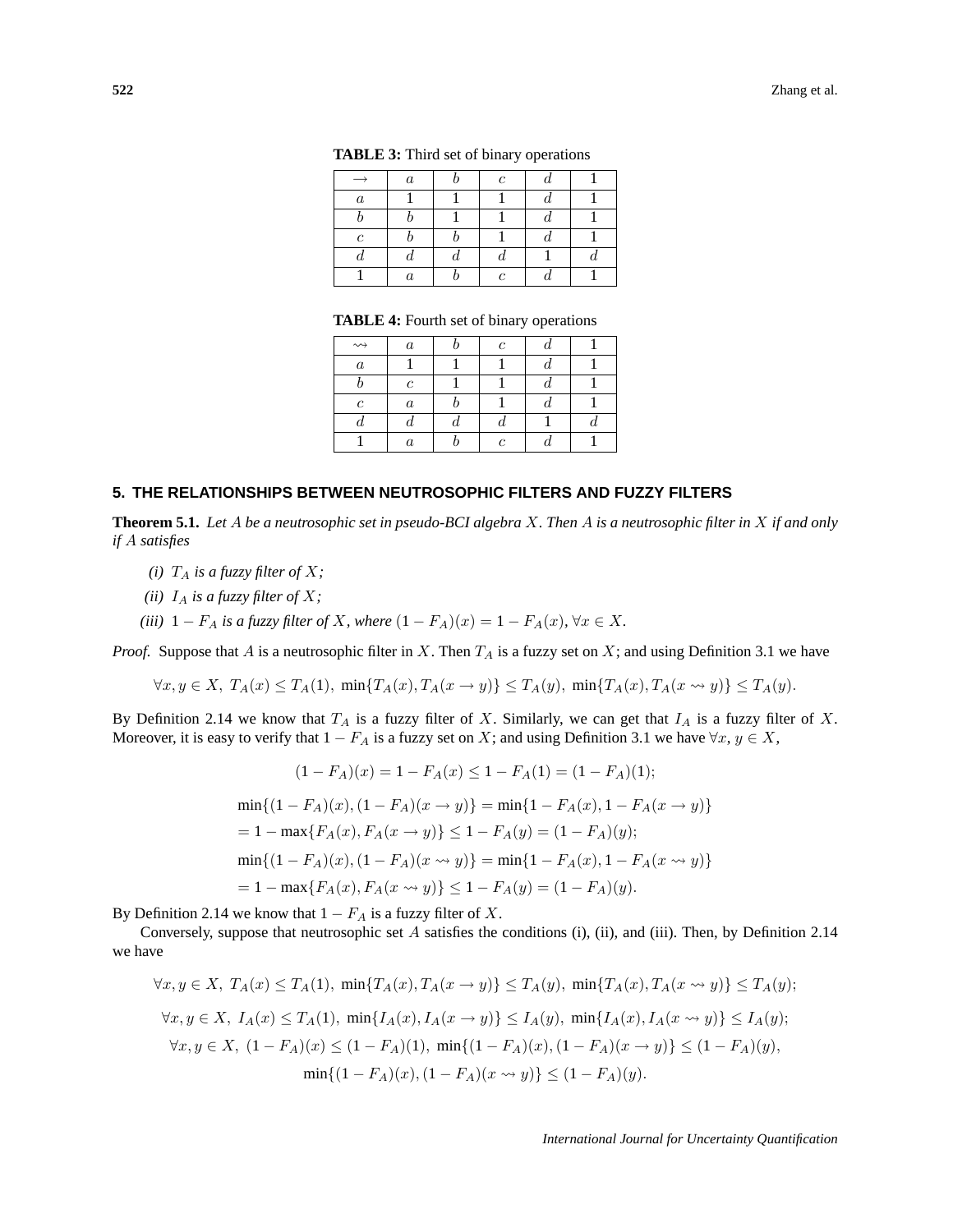Thus  $\forall x, y \in X$ ,

$$
T_A(x) \le T_A(1), \ I_A(x) \le I_A(1), \text{ and } F_A(x) = 1 - (1 - F_A)(x) \ge 1 - (1 - F_A)(1) = F_A(1);
$$
  

$$
\min\{T_A(x), T_A(x \to y)\} \le T_A(y), \ \min\{I_A(x), I_A(x \to y)\} \le I_A(y)
$$

and

$$
\max\{F_A(x), F_A(x \to y)\} = 1 - \min\{(1 - F_A)(x), (1 - F_A)(x \to y)\} \ge 1 - (1 - F_A)(y) = F_A(y);
$$
  

$$
\min\{T_A(x), T_A(x \leadsto y)\} \le T_A(y), \ \min\{I_A(x), I_A(x \leadsto y)\} \le I_A(y)
$$

and

$$
\max\{F_A(x), F_A(x \leadsto y)\} = 1 - \min\{(1 - F_A)(x), (1 - F_A)(x \leadsto y)\} \ge 1 - (1 - F_A)(y) = F_A(y).
$$

From this, by Definition 3.1 we get that  $A$  is a neutrosophic filter in  $X$ .

**Theorem 5.2.** *Let* A *be a neutrosophic set in pseudo-BCI algebra* X*. Then* A *is an antigrouped neutrosophic filter in* X *if and only if* A *satisfies*

- *(i)*  $T_A$  *is a fuzzy antigrouped filter of*  $X$ *;*
- *(ii)*  $I_A$  *is a fuzzy antigrouped filter of*  $X$ *;*
- *(iii)*  $1 F_A$  *is a fuzzy antigrouped filter of X, where*  $(1 F_A)(x) = 1 F_A(x)$ *,*  $\forall x \in X$ *.*

*Proof.* By Theorem 5.1, we only prove the following fact:

For any neutrosophic filter A in X, A is antigrouped if and only if  $T_A$ ,  $I_A$ , and  $1 - F_A$  are fuzzy antigrouped filters of X.

Assume that A is antigrouped neutrosophic filter in X. By Theorem 4.1 we have ( $\forall x \in X$ )

$$
T_A(x) \ge T_A((x \to 1) \to 1), T_A(x) \ge T_A((x \to 1) \to 1); I_A(x) \ge I_A((x \to 1) \to 1), I_A(x) \ge I_A((x \to 1) \to 1);
$$
  

$$
F_A(x) \le F_A((x \to 1) \to 1), F_A(x) \le F_A((x \to 1) \to 1).
$$

Thus,

$$
(1 - F_A)(x) = 1 - F_A(x) \ge 1 - F_A((x \to 1) \to 1) = (1 - F_A)((x \to 1) \to 1),
$$
  

$$
(1 - F_A)(x) = 1 - F_A(x) \ge 1 - F_A((x \in 1) \in 1) = (1 - F_A)((x \to 1) \to 1).
$$

Therefore, using Proposition 2.3, we get that  $T_A$ ,  $I_A$ , and  $1 - F_A$  are fuzzy antigrouped filters of X.

Conversely, assume that  $T_A$ ,  $I_A$ , and  $1 - F_A$  are fuzzy antigrouped filters of X. Then, by Proposition 2.3,

$$
T_A(x) \geq T_A((x \to 1) \to 1), T_A(x) \geq T_A((x \to 1) \to 1); I_A(x) \geq I_A((x \to 1) \to 1), I_A(x) \geq I_A((x \to 1) \to 1);
$$

$$
(1 - F_A)(x) \ge (1 - F_A)((x \to 1) \to 1), (1 - F_A)(x) \ge (1 - F_A)((x \to 1) \to 1).
$$

Therefore,

$$
F_A(x) = 1 - (1 - F_A)(x) \le 1 - (1 - F_A)((x \to 1) \to 1) = F_A((x \to 1) \to 1),
$$
  
\n
$$
F_A(x) = 1 - (1 - F_A)(x) \le 1 - (1 - F_A)((x \to 1) \to 1) = F_A((x \to 1) \to 1).
$$

Hence, applying Theorem 4.1 we get that  $A$  is antigrouped neutrosophic filter  $A$  in  $X$ .

Similar to Theorem 5.2 we can get the following results (the proofs are omitted).

**Theorem 5.3.** *Let* A *be a neutrosophic set in pseudo-BCI algebra* X*. Then* A *is a neutrosophic normal filter in* X *if and only if* A *satisfies*

 $\Box$ 

 $\Box$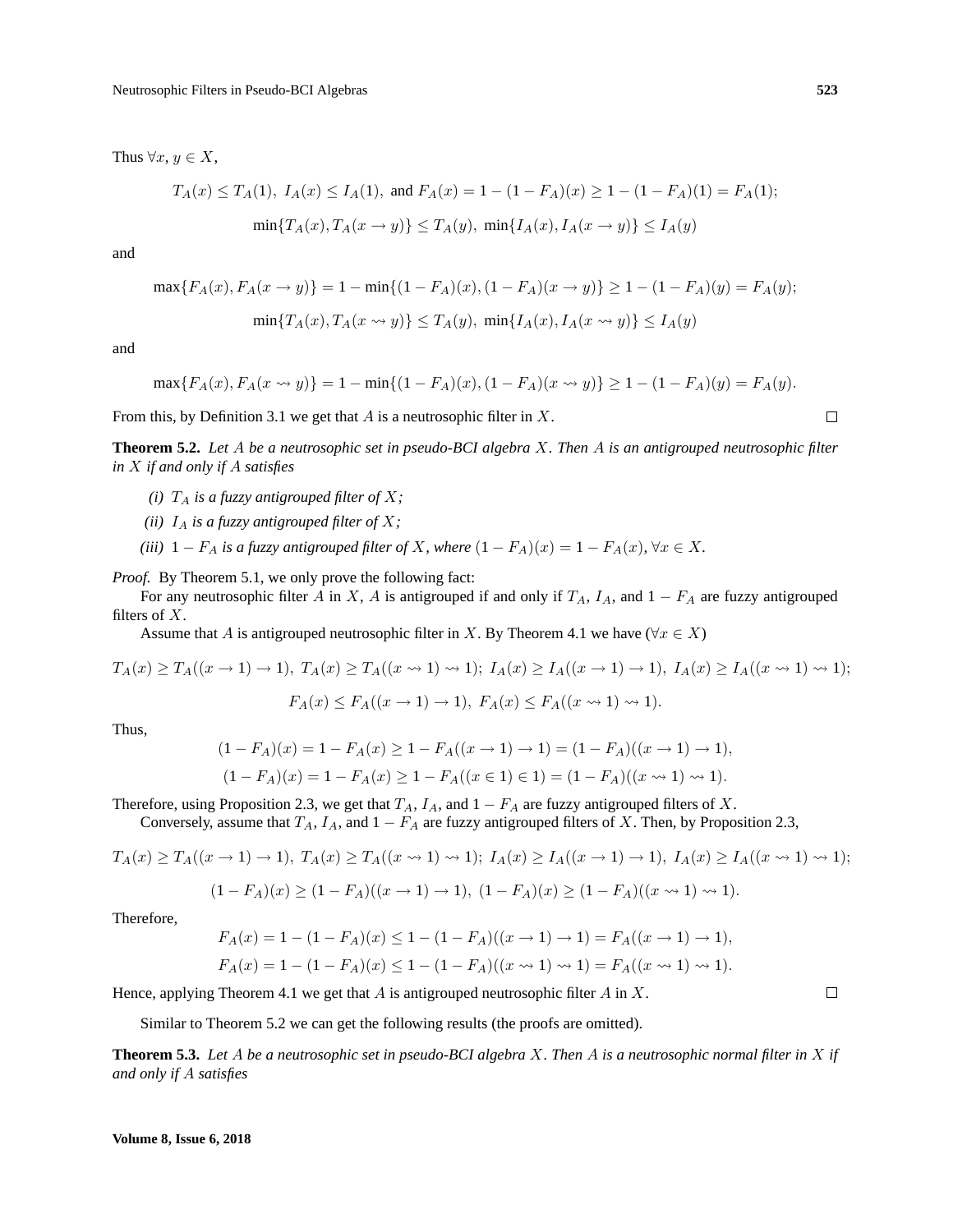- *(i)*  $T_A$  *is a fuzzy normal filter of*  $X$ *;*
- *(ii)*  $I_A$  *is a fuzzy normal filter of*  $X$ *;*
- *(iii)*  $1 F_A$  *is a fuzzy normal filter of* X*, where*  $(1 F_A)(x) = 1 F_A(x)$ ,  $\forall x \in X$ .

**Theorem 5.4.** *Let* A *be a neutrosophic set in pseudo-BCI algebra* X*. Then* A *is a neutrosophic p-filter in* X *if and only if* A *satisfies*

- *(i)*  $T_A$  *is a fuzzy p-filter of*  $X$ *;*
- *(ii)*  $I_A$  *is a fuzzy p-filter of*  $X$ *;*
- *(iii)*  $1 F_A$  *is a fuzzy p-filter of X, where*  $(1 F_A)(x) = 1 F_A(x)$ ,  $\forall x \in X$ .

**Lemma 5.1** ([10,38]). Let X be a pseudo-BCI algebra. Then a fuzzy set  $\mu$  :  $X \to [0, 1]$  is a fuzzy filter of X if and *only if the level set*  $\mu_t = \{x \in X | \mu(x) \ge t\}$  *is a filter of* X *for all*  $t \in Im(\mu)$ *.* 

**Theorem 5.5.** *Let* X *be a pseudo-BCI algebra, and A be a neutrosophic set in* X *such that*  $T_A(x) \ge \alpha_0$ ,  $I_A(x) \ge \beta_0$ ,  $\alpha$  and  $F_A(x) \leq \gamma_0$ ,  $\forall x \in X$ , where  $\alpha_0 \in Im(T_A)$ ,  $\beta_0 \in Im(I_A)$ , and  $\gamma_0 \in Im(F_A)$ . Then A is a neutrosophic filter in  $X$  if and only if  $(\alpha, \beta, \gamma)$ -level set  $A^{(\alpha, \beta, \gamma)}$  is a filter of  $X$  for all  $\alpha \in Im(T_A)$ ,  $\beta \in Im(I_A)$ , and  $\gamma \in Im(F_A)$ .

*Proof.* Assume that A is a neutrosophic filter in X. By Theorem 5.1 and Lemma 5.1, for any  $\alpha \in \text{Im}(T_A)$ ,  $\beta \in$ Im( $I_A$ ), and  $\gamma \in \text{Im}(F_A)$ , we have

$$
(T_A)_{\alpha} = \{x \in X | T_A(x) \ge \alpha\}, (I_A)_{\beta} = \{x \in X | I_A(x) \ge \beta\},
$$

and

$$
(1 - F_A)_{1-\gamma} = \{x \in X | (1 - F_A)(x) \ge 1 - \gamma\} = \{x \in X | F_A(x) \le \gamma\}
$$
 are filters of X.

Thus  $(T_A)_{\alpha} \cap (I_A)_{\beta} \cap (1 - F_A)_{1-\gamma}$  is a filters of X. Moreover, by Definition 2.8, it is easy to verify that  $A^{(\alpha,\beta,\gamma)}$  =  $(T_A)_{\alpha} \cap (I_A)_{\beta} \cap (1 - F_A)_{1-\gamma}$ . Therefore,  $A^{(\alpha, \beta, \gamma)}$  is filter of X for all  $\alpha \in \text{Im}(T_A)$ ,  $\beta \in \text{Im}(I_A)$ , and  $\gamma \in \text{Im}(F_A)$ .

Conversely, assume that  $A^{(\alpha,\beta,\gamma)}$  is a filter of X for all  $\alpha \in \text{Im}(T_A)$ ,  $\beta \in \text{Im}(I_A)$ , and  $\gamma \in \text{Im}(F_A)$ . Since  $T_A(x) \ge \alpha_0$ ,  $I_A(x) \ge \beta_0$ , and  $F_A(x) \le \gamma_0$ ,  $\forall x \in X$ , then

$$
(T_A)_{\alpha} = \{x \in X | T_A(x) \ge \alpha\} = (T_A)_{\alpha} \cap X \cap X = (T_A)_{\alpha} \cap (I_A)_{\beta_0} \cap (1 - F_A)_{1-\gamma_0} = A^{(\alpha, \beta_0, \gamma_0)};
$$
  
\n
$$
(I_A)_{\beta} = \{x \in X | I_A(x) \ge \beta\} = X \cap (I_A)_{\beta} \cap X = (T_A)_{\alpha_0} \cap (I_A)_{\beta} \cap (1 - F_A)_{1-\gamma_0} = A^{(\alpha_0, \beta, \gamma_0)};
$$
  
\n
$$
(1 - F_A)_{1-\gamma} = \{x \in X | (1 - F_A)(x) \ge 1 - \gamma\} = X \cap X \cap \{x \in X | F_A(x) \le \gamma\}
$$
  
\n
$$
= (T_A)_{\alpha_0} \cap (I_A)_{\beta_0} \cap \{x \in X | F_A(x) \le \gamma\} = A^{(\alpha_0, \beta_0, \gamma)}.
$$

Thus,

$$
(T_A)_{\alpha} = \{x \in X | T_A(x) \ge \alpha\}, (I_A)_{\beta} = \{x \in X | I_A(x) \ge \beta\},
$$

and

$$
(1 - F_A)_{1-\gamma} = \{x \in X | (1 - F_A)(x) \ge 1 - \gamma\} = \{x \in X | F_A(x) \le \gamma\}
$$
 are filters of X.

From this, applying Lemma 5.1, we know that  $T_A$ ,  $I_A$ , and  $1-F_A$  are fuzzy filters of X. By Theorem 5.1 we get that  $A$  is neutrosophic filter in  $X$ .  $\Box$ 

Similar to Theorem 5.5 we can get the following results (the proofs are omitted).

**Theorem 5.6.** *Let* X *be a pseudo-BCI algebra, and A be a neutrosophic set in* X *such that*  $T_A(x) \ge \alpha_0$ ,  $I_A(x) \ge \beta_0$ ,  $\alpha$  *and*  $F_A(x) \leq \gamma_0$ ,  $\forall x \in X$ , where  $\alpha_0 \in Im(T_A)$ ,  $\beta_0 \in Im(I_A)$ , and  $\gamma_0 \in Im(F_A)$ . Then A is a antigrouped *neutrosophic filter in* X *if and only if*  $(\alpha, \beta, \gamma)$ -level set  $A^{(\alpha, \beta, \gamma)}$  is an antigrouped filter of X for all  $\alpha \in Im(T_A)$ ,  $\beta \in Im(I_A)$ *, and*  $\gamma \in Im(F_A)$ *.*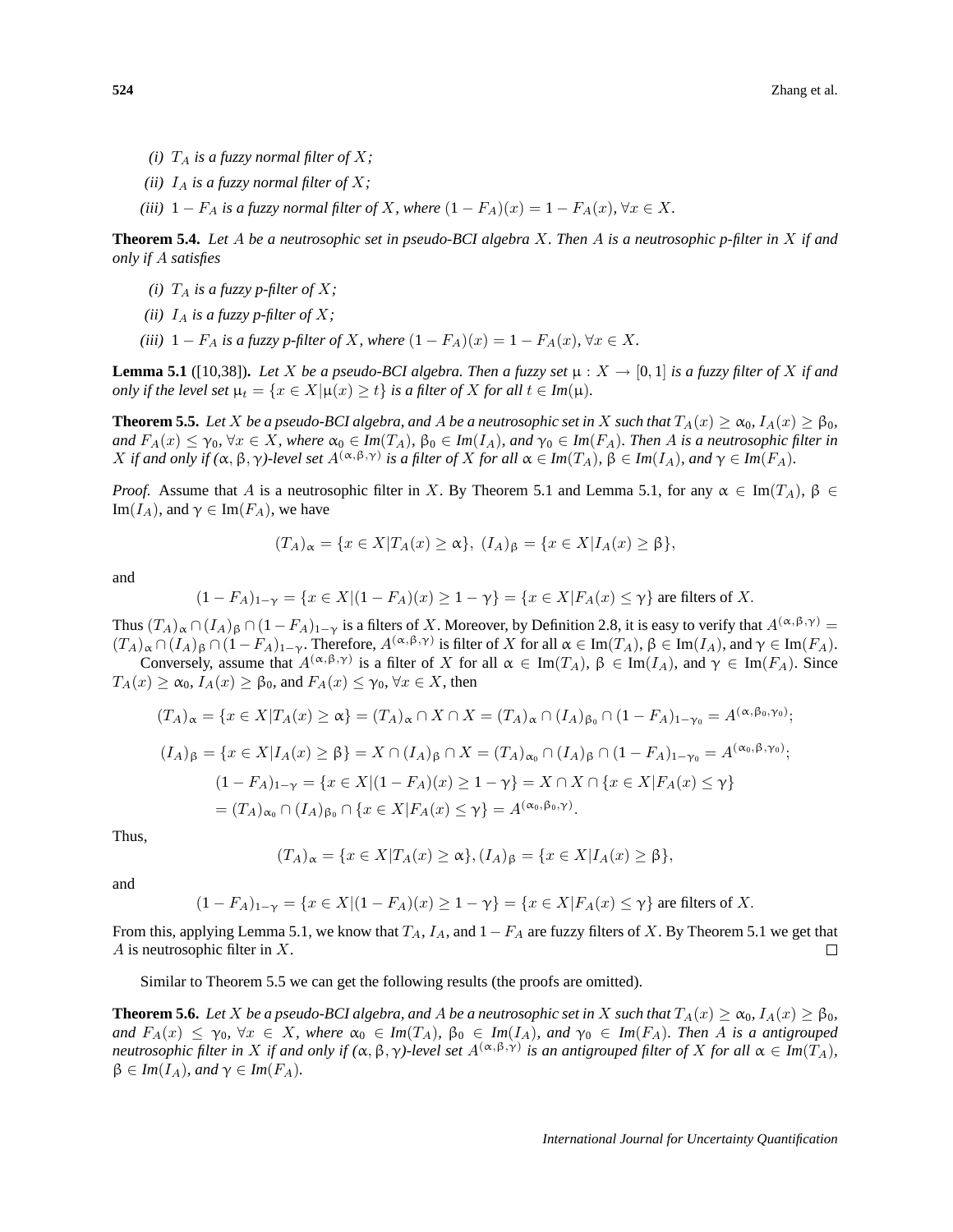**Theorem 5.7.** *Let* X *be a pseudo-BCI algebra, and A be a neutrosophic set in* X *such that*  $T_A(x) \ge \alpha_0$ ,  $I_A(x) \ge \beta_0$ , *and*  $F_A(x) \leq \gamma_0$ ,  $\forall x \in X$ , where  $\alpha_0 \in Im(T_A)$ ,  $\beta_0 \in Im(I_A)$ , and  $\gamma_0 \in Im(F_A)$ . Then A is a neutrosophic normal *filter in* X *if and only if*  $(\alpha, \beta, \gamma)$ -level set  $A^{(\alpha, \beta, \gamma)}$  is a normal filter of X for all  $\alpha \in Im(T_A)$ ,  $\beta \in Im(I_A)$ , and  $\gamma \in Im(F_A)$ .

**Theorem 5.8.** *Let* X *be a pseudo-BCI algebra, and A <i>be a neutrosophic set in* X *such that*  $T_A(x) \ge \alpha_0$ ,  $I_A(x) \ge \beta_0$ , *and*  $F_A(x) \leq \gamma_0$ ,  $\forall x \in X$ , where  $\alpha_0 \in Im(T_A)$ ,  $\beta_0 \in Im(I_A)$ , and  $\gamma_0 \in Im(F_A)$ . Then A is a neutrosophic p-filter *in* X *if and only if*  $(\alpha, \beta, \gamma)$ -level set  $A^{(\alpha, \beta, \gamma)}$  *is a p-filter of* X *for all*  $\alpha \in Im(T_A)$ ,  $\beta \in Im(I_A)$ *, and*  $\gamma \in Im(F_A)$ *.* 

Now, some new research results on neutrosophic sets and related algebraic structures have been published (see [40–42]), and we will further expand the research content of this paper on the basis of these studies.

#### **ACKNOWLEDGMENT**

This work was supported by National Natural Science Foundation of China (Grant No. 61573240).

#### **REFERENCES**

- 1. Smarandache, F., *Neutrosophy, Neutrosophic Probability, Set, and Logic*, Rehoboth, NM: American Research Press, 1998.
- 2. Smarandache, F., Neutrosophy and Neutrosophic Logic, Information Sciences, in *Proc. of the First Int. Conf. on Neutrosophy, Neutrosophic Logic, Set, Probability and Statistics*, NM: University of New Mexico, 2002.
- 3. Smarandache, F., Neutrosophic Set—A Generalization of the Intuituionistic Fuzzy Sets, *Int. J. Pure Appl. Math.*, **24**(3):287– 297, 2005.
- 4. Wang, H., Smarandache, F., Zhang, Y.Q., and Sunderraman, R., Single Valued Neutrosophic Sets, *Multispace Multistruct., Neutrosophic Transdisciplinarity*, **4**:410–413, 2010.
- 5. Sweety, C.A.C. and Arockiarani, I., Rough Sets in Neutrosophic Approximation Space, *Annals of Fuzzy Mathematics and Informatics*, **13**(4):449–463, 2017.
- 6. Ye, J., Single Valued Neutrosophic Cross-Entropy for Multicriteria Decision Making Problems, *Appl. Math. Modell.*, **38**:1170– 1175, 2014.
- 7. Ye, J., Trapezoidal Neutrosophic Set and Its Application to Multiple Attribute Decision-Making, *Neural Comput. Appl.*, **26**:1157–1166, 2015.
- 8. Borzooei, R.A., Farahani, H., and Moniri, M., Neutrosophic Deductive Filters on BL-Algebras, *J.. Intell. Fuzzy Syst.*, **26**:2993– 3004, 2014.
- 9. Rezaei, A., Saeid, A.B., and Smarandache, F., Neutrosophic Filters in BE-Algebras, *Ratio Math.*, **29**:65–79, 2015.
- 10. Kondo, M. and Dudek, W.A., On the Transfer Principle in Fuzzy Theory, *Mathware Soft Comput.*, **12**:41–55, 2005.
- 11. Zhan, J.M. and Davvaz, B., A New Rough Set Theory: Rough Soft Hemirings, *J. Intell. Fuzzy Syst.*, **28**(4):1687–1697, 2015.
- 12. Ma, X.L., Zhan, J.M., and Ali, M.I., A Survey of Decision Making Methods based on Two Classes of Hybrid Soft Set Models, *Artif. Intell. Rev.*, **49**(4):511–529, 2018.
- 13. Zhang, X.H., Park, C., and Wu, S.P., Soft Set Theoretical Approach to Pseudo-BCI Algebras, *J. Intell. Fuzzy Syst.*, **34**:559– 568, 2018.
- 14. Iseki, K., An Algebra Related with a Propositional Calculus, ´ *Proc. Jpn. Acad.*, **42**(1):26–29, 1966.
- 15. Kabzinski, J.K., BCI-Algebras from the Point of View of Logic, *Bull. Sect. Logic*, **12**(3):126–128, 1983.
- 16. Dudek, W.A. and Jun, Y.B., Pseudo-BCI Algebras, *East Asian Math. J.*, **24**(2):187–190, 2008.
- 17. Georgescu, G. and Iorgulescu, A., Pseudo-BCK Algebras: An Extension of BCK Algebras, in *Combinatorics, Computability and Logic*, Springer Series Discrete Math. Theor. Comput. Sci., Berlin: Springer, pp. 97–114, 2001.
- 18. Hajek, P., Observations on Non-Commutative Fuzzy Logic, ´ *Soft Comput.*, **8**(1):38–43, 2003.
- 19. Iorgulescu, A., Pseudo-Iséki Algebras. Connection with Pseudo-BL Algebras, J. Multiple-Valued Logic Soft Comput., 11(3-4):263–308, 2005.